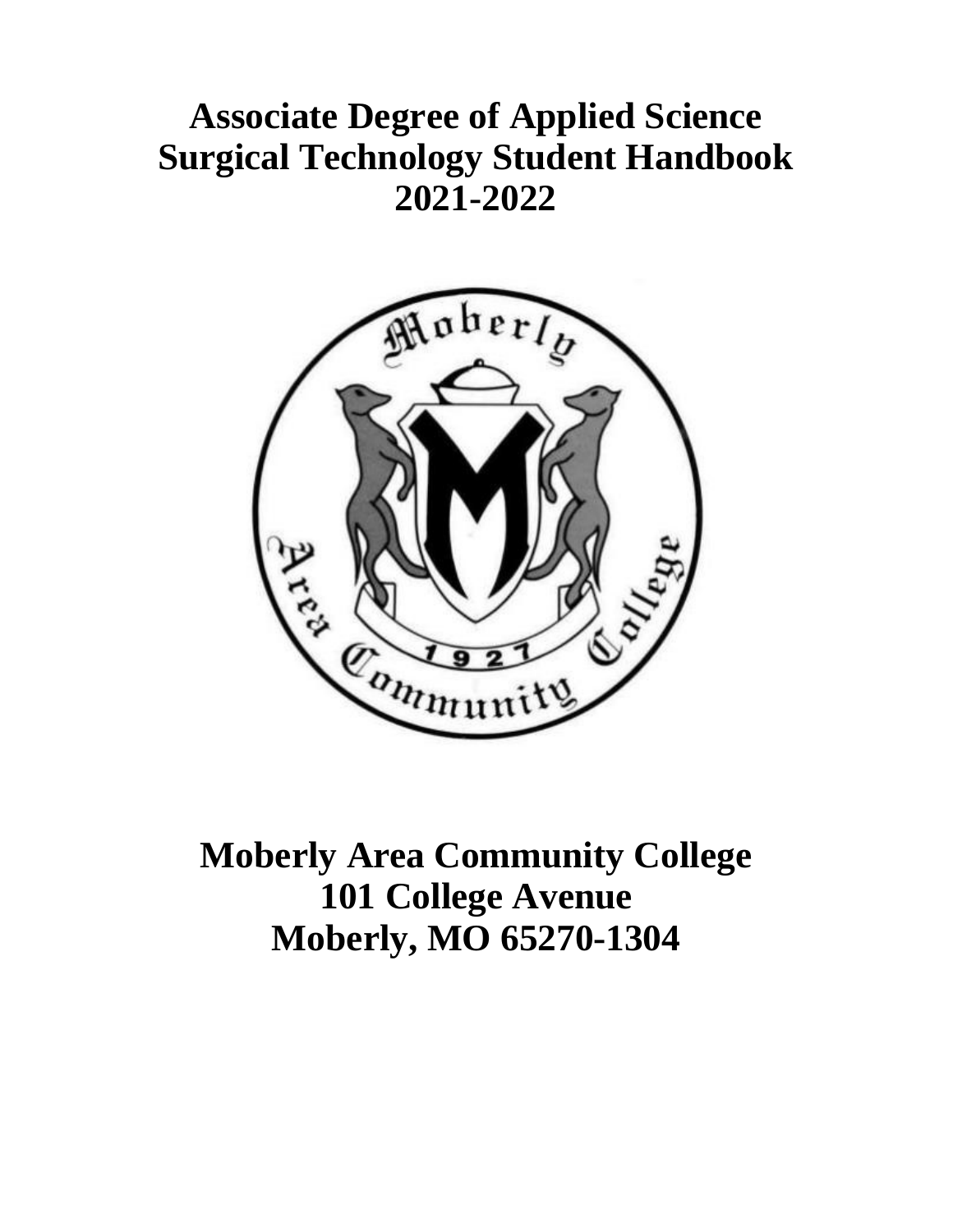# **Table of Contents**

| <b>Purpose of the Handbook</b>                          | $\overline{2}$ |
|---------------------------------------------------------|----------------|
| <b>MACC Mission</b>                                     | $\overline{2}$ |
| <b>Surgical Technology Program Mission Statement</b>    | 2              |
| <b>Program Goals</b>                                    | 2              |
| <b>Outcomes</b>                                         | 2              |
| <b>Points of Contact</b>                                | 3              |
| <b>Additional Contact Information</b>                   | 3              |
| <b>Accreditation</b>                                    | 3              |
| <b>Alumni and Employer Surveys</b>                      | 4              |
| <b>School Schedule and Closing</b>                      | 4              |
| <b>Vacation and Holidays</b>                            | 4              |
| <b>Nondiscrimination Statement</b>                      | 4              |
| <b>Student Grievance Procedure</b>                      | 5              |
| <b>Students With Disabilities</b>                       | 5              |
| <b>Sexual Harassment</b>                                | 5              |
| <b>Student Code of Conduct</b>                          | 5              |
| <b>Counseling/Advising</b>                              | 5              |
| <b>Drug-Free School/Workplace</b>                       | 5              |
| <b>Nicotine and Tobacco Products</b>                    | 6              |
| <b>Student Rights</b>                                   | 6              |
| <b>Admission Requirements</b>                           | 6              |
| <b>Additional Admission Criteria</b>                    | 6              |
| <b>Essential Qualifications Requirements</b>            | 7              |
| <b>Admission Process</b>                                | 10             |
| <b>Immunization and Infection Control Policies</b>      | 10             |
| <b>Drug screens/Background checks</b>                   | 11             |
| <b>Late Admission</b><br><b>Graduation Requirements</b> | 11<br>11       |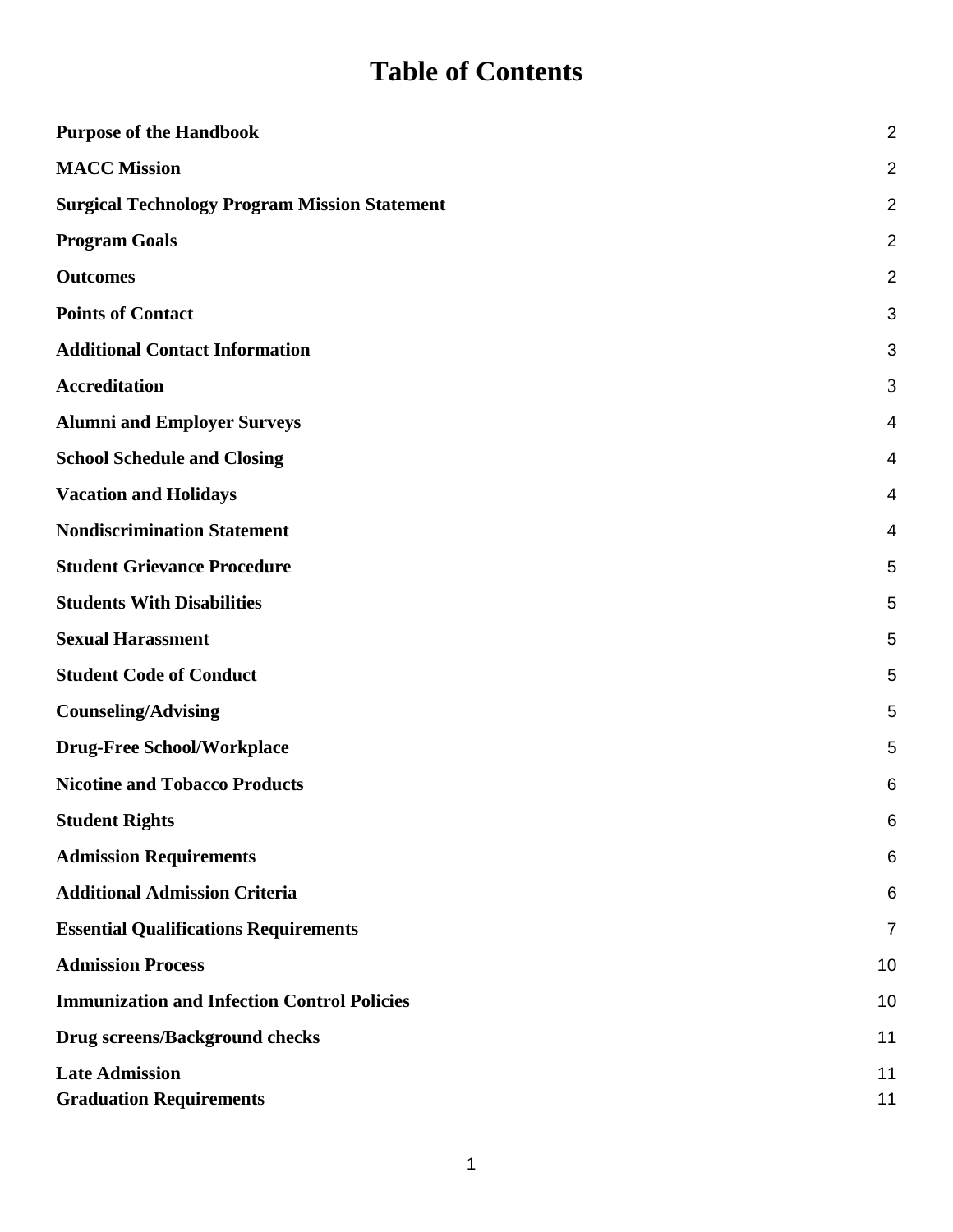| <b>Academic Map</b>          | 12 |
|------------------------------|----|
| <b>Program Cost Estimate</b> | 13 |
| <b>Financial Aid</b>         | 14 |
| <b>Refund Policy</b>         | 14 |

# <span id="page-2-0"></span>**Purpose of the Handbook**

The purpose of this handbook is to provide pertinent data, policies, and procedures for students enrolled in the surgical technology program. The handbook has been designed to be used in conjunction with the MACC catalog and student handbook. It is essential that students understand the information presented in this handbook to facilitate their progression through the surgical technology program.

# <span id="page-2-1"></span>**MACC Mission**

MACC provides dynamic and accessible educational opportunities that empower our students and enrich our communities.

# <span id="page-2-2"></span>**Surgical Technology Program Mission Statement**

MACC's Surgical Technology Program is committed to providing the educational foundation for students to become competent entry-level surgical technologists, providing quality patient care while acting as an integral part of the perioperative team. The program offers the framework for life-long learning of the practitioner.

# <span id="page-2-3"></span>**Program Goals**

The goal of MACC's Surgical Technology Program is to prepare competent entry-level surgical technologists in the cognitive (knowledge), psychomotor (skills), and affective (behavior) learning domains.

# <span id="page-2-4"></span>**Outcomes**

Upon completion of the Surgical Technology Program, the graduate will:

- Demonstrate competencies for the performance of duties expected of the entry level Surgical Technologist.
- Develop the personal standards and professional attitude that will promote responsibility in the individual health care professional, and as a member of the health care team.
- Demonstrate the willingness to offer the most qualified support to the surgical patient, the surgeon, and all members of the perioperative team.
- Display an awareness of the patient as an individual with specific physical, psychological, and spiritual needs.
- Exhibit professional behavior that will reflect the ethical, legal, and moral responsibilities of each individual health care practitioner.
- Demonstrate an ongoing commitment to his/her profession, professional organization, continuing education, and the Standards of Practice established by the Association of Surgical Technologists, Association of Operating Room Nurses, American College of Surgeons, and American Hospital Association.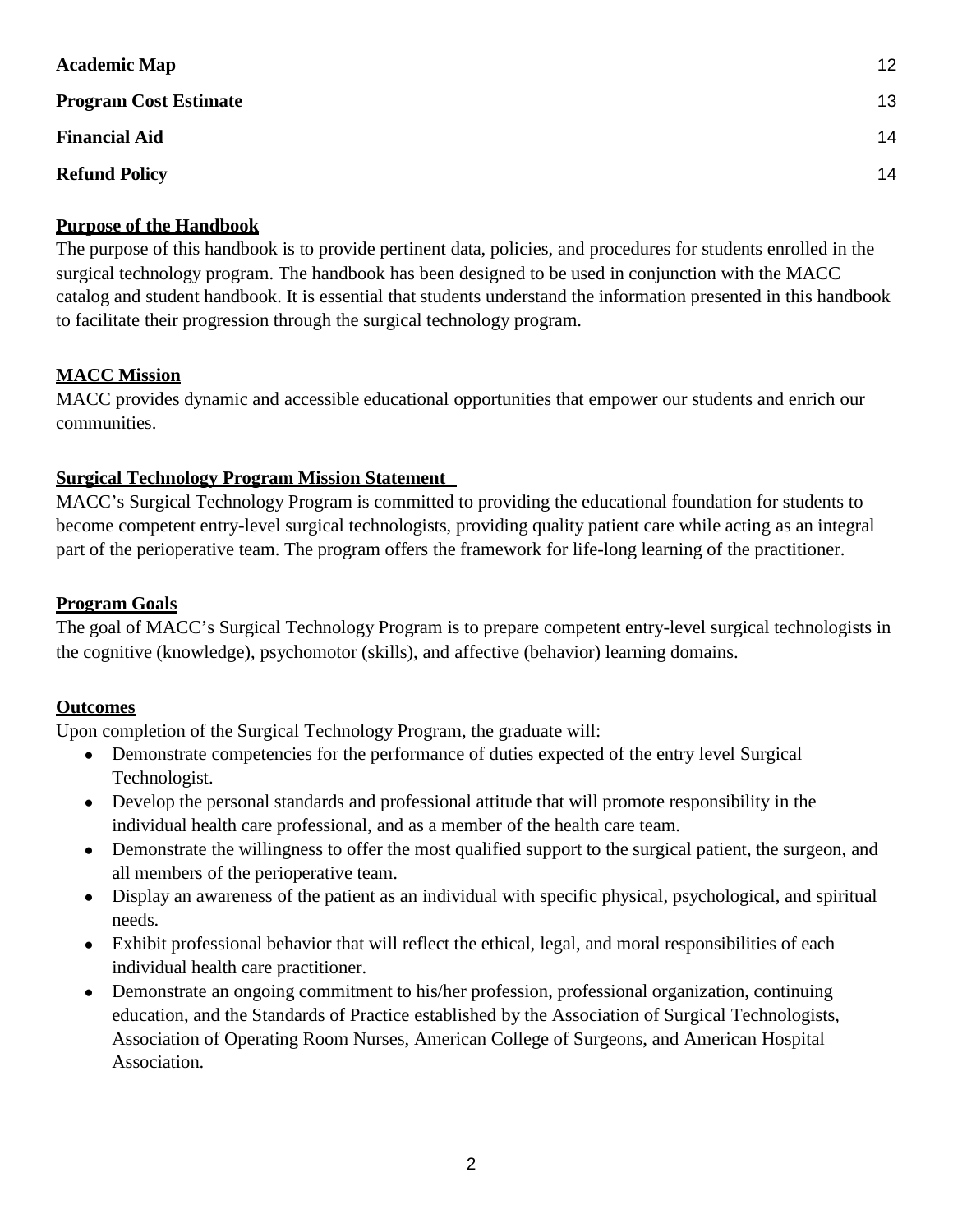# <span id="page-3-0"></span>**Points of Contact**

| Dean of Health Sciences:              | Michelle Frey<br>Dean of Health Sciences<br>101 College Ave. Moberly, MO 65270                                                       |
|---------------------------------------|--------------------------------------------------------------------------------------------------------------------------------------|
|                                       | $(660)$ 263-4100 x11249                                                                                                              |
| Director of Health Sciences:          | Cheryl Lybarger<br>Director of Health Sciences<br>101 College Ave. Moberly, MO 65270<br>$(660)$ 263-4100 x11369                      |
| Director of Surgical Technology:      | Carrie DeLine, CST, FAST<br>Director of Surgical Technology<br>4203 South Providence Rd. Columbia, MO 65203<br>(573) 214-3800 x29821 |
| <b>Health Sciences Advisor:</b>       | Mark Chambers, BSE, MSL<br><b>Health Sciences Advisor</b><br>101 College Ave. Moberly, MO 65270<br>$(660)263 - 4100 \times 11288$    |
| <b>Surgical Technology Office:</b>    | Michaela Bradley, BA, BS<br><b>Administrative Assistant</b><br>4203 South Providence Rd. Columbia, MO 65203<br>$(573)$ 214-3772      |
| <b>Additional Contact Information</b> |                                                                                                                                      |
| <b>Surgical Technology Office</b>     | $(573)$ 214-3772                                                                                                                     |
| <b>Surgical Technology Office Fax</b> | $(573)$ 214-3811                                                                                                                     |
| <b>Student Affairs</b>                | $(573)$ 234-1067                                                                                                                     |
| <b>Business Office</b>                | $(573)$ 234-1067 x12103                                                                                                              |
| <b>ADA</b> Office                     | $(573)$ 234-1067 x12120                                                                                                              |
| Financial Aid                         | $(660)$ 263-4100 $x11301$                                                                                                            |

<span id="page-3-1"></span>Help Desk (660) 263-4100 x 11525

# <span id="page-3-2"></span>**Accreditation**

MACC is accredited by the Higher Learning Commission. All two-year degree and certificate programs are approved by the Missouri Coordinating Board for Higher Education. The surgical technology program is accredited by the Commission on Accreditation of Allied Health Education Programs (CAAHEP) based on the recommendation of the Accreditation Review Council on Education in Surgical Technology and Surgical Assisting (ARC-STSA).

CAAHEP ARC-STSA Seminole, FL 33775 Littleton, CO. 80120

9355 – 133th St. N, #7709 6 W. Dry Creek Circle, Suite #110 (727) 210-2350, [www.caahep.org](http://www.caahep.org/) (303) 694-9262, [www.arcstsa.org](http://www.arcstsa.org/)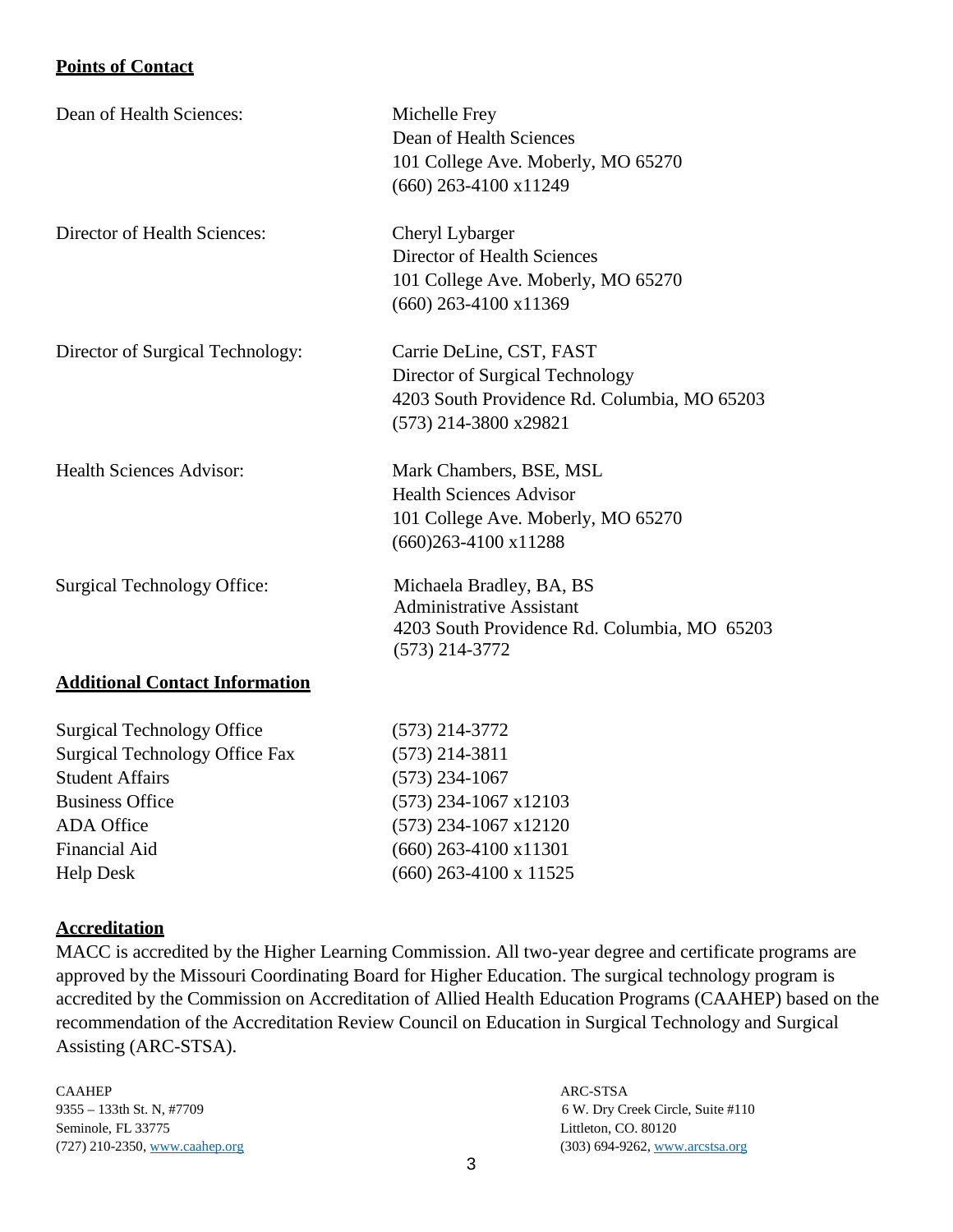# <span id="page-4-0"></span>**Alumni and Employer Surveys**

The Accreditation Review Council on Education in Surgical Technology and Surgical Assisting as well as additional accrediting entities require post-graduate evaluation of the program. Following program completion, the graduate will receive an evaluation form to complete and return to the school. At that time the graduate's employer will also receive an evaluation to determine the educational preparedness of the graduate.

# <span id="page-4-1"></span>**School Schedule and Closing**

This program follows the academic calendar of Moberly Area Community College. Inclement weather may cause MACC classes to be cancelled or delayed. These closures will be announced on local TV and radio stations. We encourage you to sign up for hound alerts. Hound alerts are emergency alerts, campus cancellations, and weather-related information that are sent to your phone. To sign up for hound alerts go to mymacc.edu. on the home page, under stay connected, click the hound alerts link. Complete the sign-up form for text messaging and/or e-mail notifications.

If classes are delayed, you are to report to school at the announced time. MACC closures will be implemented on a campus by campus basis depending on the weather conditions in each city and campus site/location. The surgical technology program is part of the MACC Columbia campus. For those of you who travel from other counties, simply use your best judgement when deciding whether to attend classes when inclement weather occurs in your area. However, keep in mind that if MACC Columbia campus is open the attendance policy will be applicable.

During clinicals, if the college is closed, clinicals will also be cancelled for the day. Do not report to clinicals if you feel the weather conditions are hazardous to your well-being or if the college is closed. Students not reporting to clinicals because of bad weather, while the college is open, are required to call the program director or clinical instructor 1 hour prior to the start of the clinical shift.

# <span id="page-4-2"></span>**Vacation and Holidays**

Vacations and holidays are scheduled according to the dates determined by the faculty and administration of MACC. Please see the academic calendar for specific dates.

# <span id="page-4-3"></span>**Nondiscrimination Statement**

Moberly Area Community College is committed to a policy of non-discrimination on the basis of race, color, national origin, gender, sexual orientation, disability, age, marital or parental status, religion, genetics, ancestry, or veteran status, in admission, educational programs, activities and employment. All inquiries concerning nondiscrimination, including equal opportunity and Title IX, should be directed to the Title IX Coordinator: Cheryl Lybarger, Director of Health Sciences, 101 College Avenue, Moberly, MO 65270 (660) 263-4100, ext. 11369. Inquiries concerning Section 504 of the Rehabilitation Act of 1973, which guarantees access to education regardless of disability, should be directed to: Stacy Donald, Director Office of Access and ADA Services, Moberly Area Community College, Columbia Higher Education Center, Room 119, 601 Business Loop 70 West L-2, Columbia, MO 65203 (573) 234-1067, ext. 12120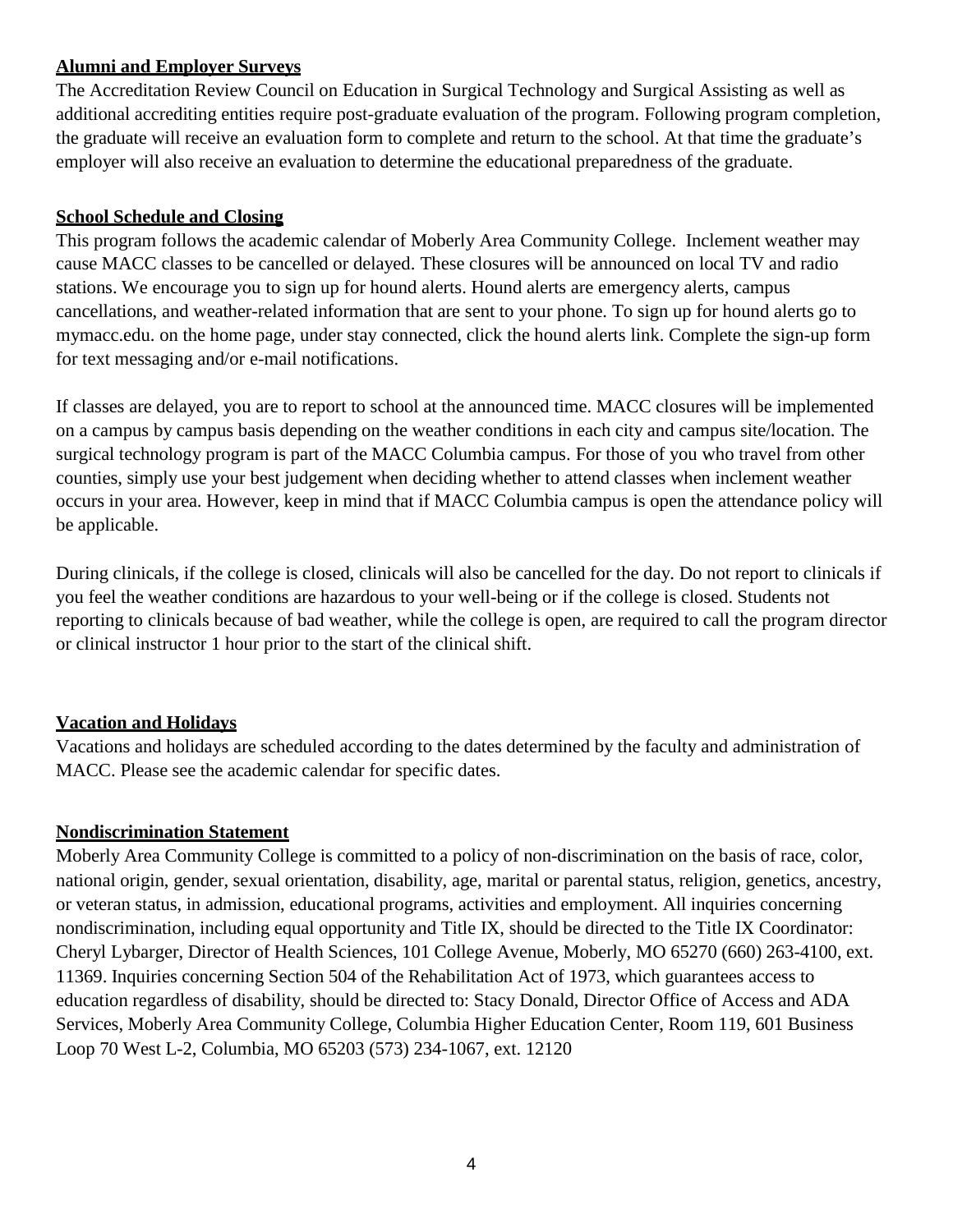### <span id="page-5-0"></span>**Student Grievance Procedure**

The student grievance procedure shall be according to the procedure amended and approved by the Board of Trustees. The purpose of this procedure is to resolve in a fair and equitable manner, misunderstandings, disagreements, and questions that might arise. Refer to the College website located at [www.macc.edu.](http://www.macc.edu/) It is available within the area of Student Handbooks tab by clicking on the RedBook.

### <span id="page-5-1"></span>**ADA Statement**

Students who have disabilities that qualify under the Americans with Disabilities Act may register for assistance through the Office of Access and ADA Services. Students are invited to contact the Access Office to confidentially discuss disability information, academic accommodations, appropriate documentation and procedures. For more information, please call either the Moberly office at (660) 263-4100 X 11240 or the Columbia office at (573) 234-1067 /x 12120, or visit our web page at [http://www.macc.edu/index.php/services/access-office.](http://www.macc.edu/index.php/services/access-office)

### <span id="page-5-2"></span>**Sexual Harassment**

Be aware: Occasional physical contact will occur in lab settings between students, students and instructors, and between students and preceptors at the clinical sites.

### <span id="page-5-3"></span>**Student Conduct Policy:**

MACC expects students to conduct themselves in an appropriate, ethical, and legal manner at all times. Students are also prohibited from engaging in any form of sexual harassment or sexual misconduct. Students who exhibit rude or disruptive behavior may be dropped from one or all of their classes, placed on probation, or suspended for a period of time determined by the Vice President for Instruction, Dean of Student Affairs & Enrollment Management, Dean of Academic Affairs, Dean of Workforce Development and Technical Education or Dean of Health Sciences

# <span id="page-5-4"></span>**Counseling/Advising**

Faculty may schedule individual conferences with students concerning class work, clinical experience, and other problem areas. They are available, by appointment, for special counseling needs. Further counseling and guidance may be received through Student Affairs of Moberly Area Community College by student request or recommendation of the faculty. Refer to the Moberly Area Community College Student Handbook. Counselors are available to assist with educational and vocational needs, and personal concerns. Student Affairs can be reached at (660) 263-4100, ext. 11270. The Student Assistance Program (SAP) is also available 24 hours a day, 7 days a week, to provide confidential services to students and families with personal or student/life balance issues. The phone number for the Student Assistance Program is (314) 845-8302/ (800) 832-8302 or also at macc.edu.

# <span id="page-5-5"></span>**Drug-Free School/Workplace**

MACC is committed to the education and development of students, faculty, and staff regarding the prevention of drug and alcohol use. In order to provide the best possible educational environment, students are expected to attend class and employees are required to report to work in an appropriate mental and physical condition. It is the intent and obligation of the college to provide a drug-free and alcohol-free, healthy, safe, and secure environment in compliance with the Drug Free Workplace Act and the Drug Free School and Communities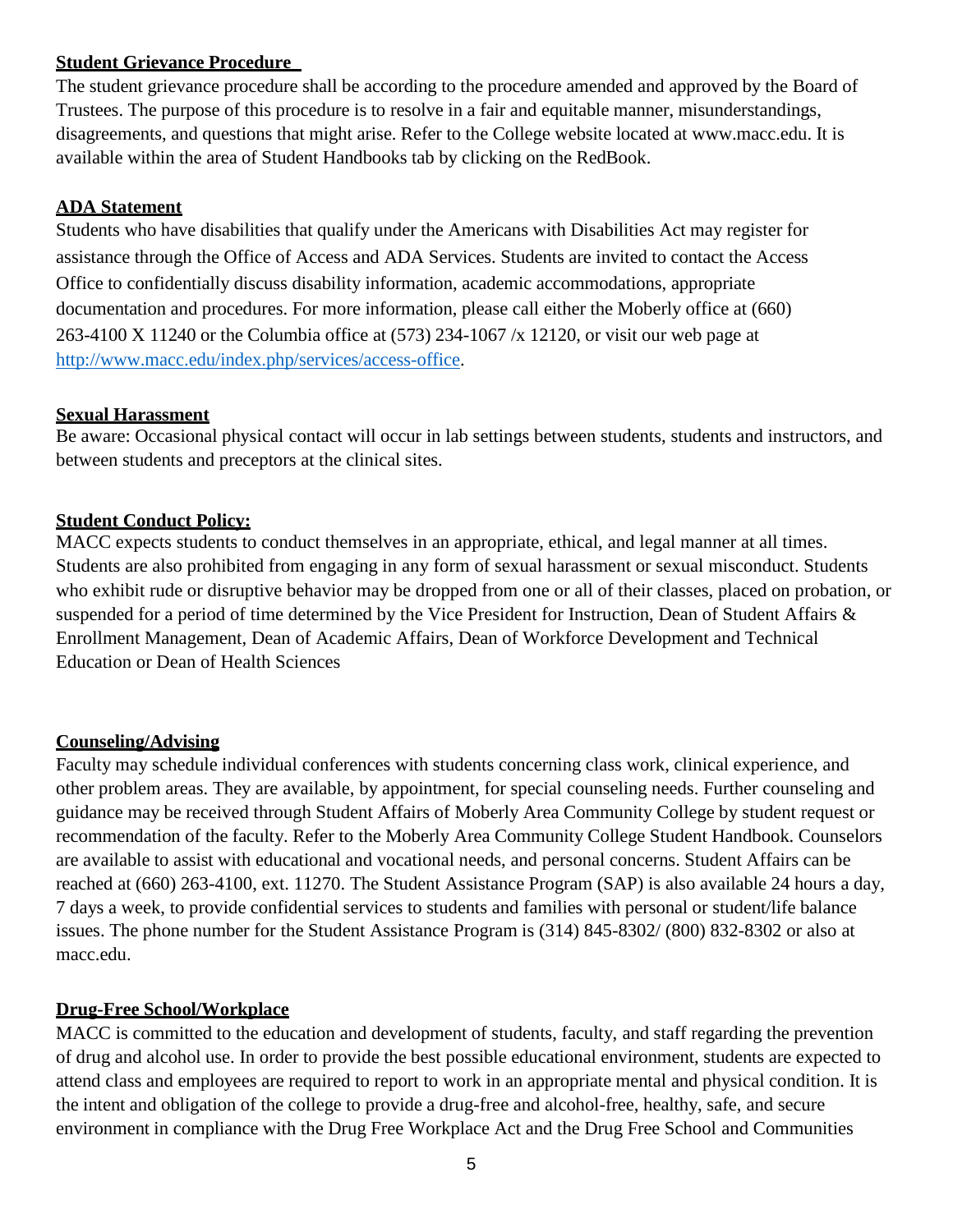Act.

Students and employees, as a condition of employment, must abide by the terms of this policy and report any convictions under a criminal drug/alcohol statue for violations occurring on or off college promises, at collegesponsored activities, or while otherwise conducting college business. A report of conviction must be made to the President's Office within five days of the conviction. This requirement is mandated for all employees by the Drug-Free Workplace Act of 1988.

A complete copy of this policy will be distributed each year to students and staff. A copy of the policy is also available online at [http://www.macc.edu/component/content/article/49-about-macc/about-macc/1364](http://www.macc.edu/component/content/article/49-about-macc/about-macc/1364-drugalcohol-policy)  [drugalcohol-policy](http://www.macc.edu/component/content/article/49-about-macc/about-macc/1364-drugalcohol-policy)

Be aware that drug screenings are required before clinical experiences and students may be randomly tested. Positive test results for illegal drugs or refusal to submit to drug testing may result in denial of clinical site privileges and/or dismissal from the program.

# <span id="page-6-0"></span>**Nicotine and Tobacco Products**

All Moberly Area Community College campuses are nicotine free. See MACC Nicotine Policy located in the RedBook.<http://www.macc.edu/images/stories/employment/pdfs/RedBook.pdf> Additionally, all clinical sites utilized by this program are nicotine free and most local hospitals screen potential employees for nicotine during their pre employment drug test.

# <span id="page-6-1"></span>**Student Rights**

- Students have the right to expect an educationally sound program of classroom and clinical instruction delivered and evaluated by the faculty in an objective manner.
- Students have the right to due process as outlined in the Grievance Procedure in the RedBook
- Students have rights under the Family Education Rights and Privacy Amendment (FERPA). A complete description of MACC's FERPA policy may be found online at: <http://www.macc.edu/index.php/consumer-information/58-services/financial-aid/1356-ferpa>

Student records are available for inspection upon request in accordance with the *Family Educational Right and Privacy Act* of 1974.

# **Admission Requirements**

Admission is based upon completion of the application process and all necessary application components. All applicants must meet the following minimum requirements

- At least 18 years of age
- $\bullet$  High school diploma/HiSET (GED)
- Take the ATI TEAS exam with a score of at least 50
- Pass all prerequisites with a grade of "C" or above

# <span id="page-6-2"></span>**Additional Admission Criteria**

1. The following prerequisites are required for admission into the surgical technology program and must be completed prior to starting the program: Completion of college level Human Anatomy/Lab, Physiology/Lab, Microbiology, Medical Terminology, Composition I, and Precalculus Algebra or higher. All courses must be passed with a "C" or above at the college level. Physiology and Microbiology must be repeated if completed five years or more before the first day of the surgical technology program.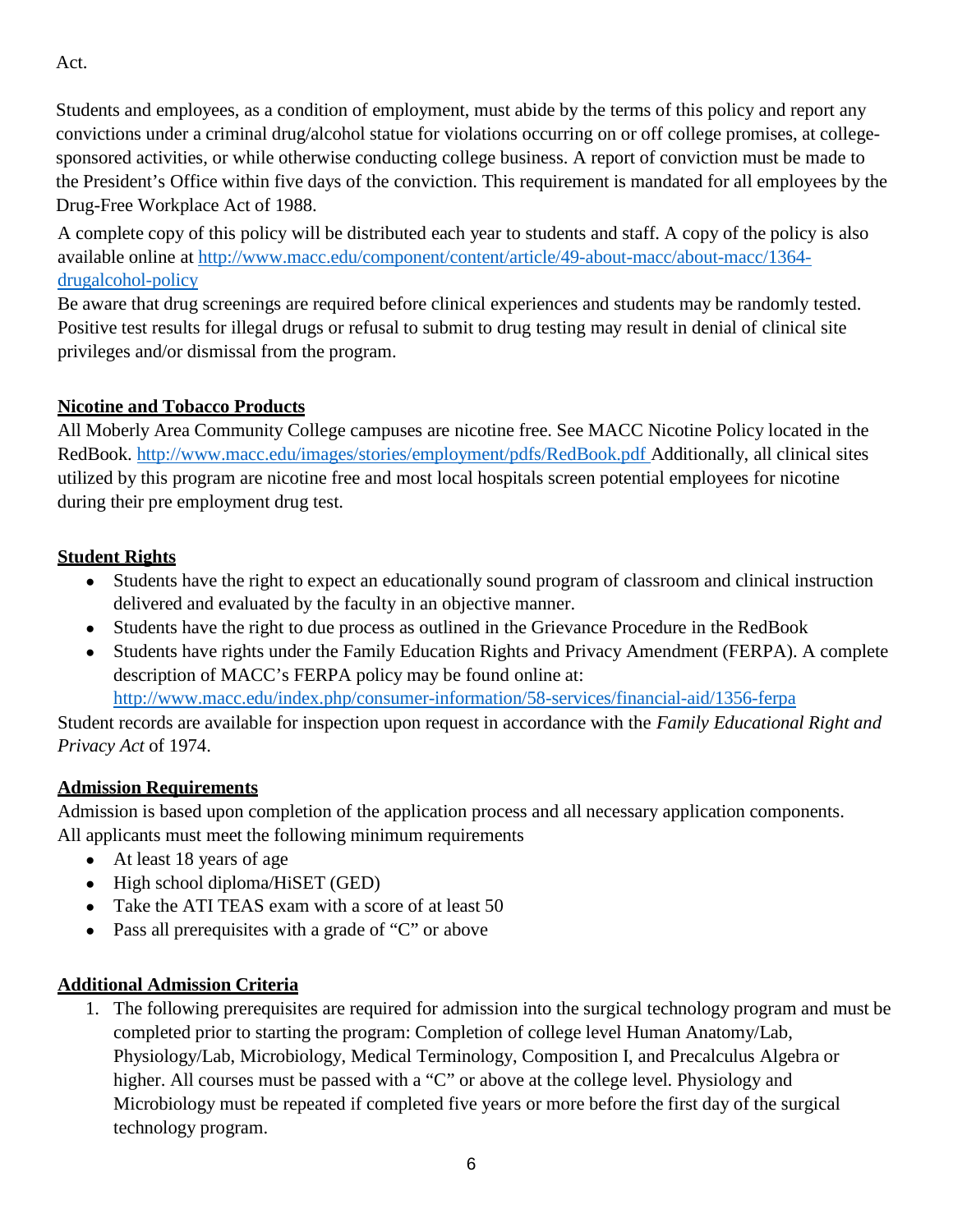- 2. Please note that health insurance is required for all surgical technology students.
- 3. Please note that upon acceptance, students must complete additional background screenings, a physical exam, submit to a 10 panel + oxycodone urine drug screen, and provide proof of immunizations.
- 4. All university or college coursework attempted will be evaluated by the MACC Registrar to determine a student's cumulative grade point average. Admission is contingent on having a 2.0 cumulative grade point average or higher.

# **Additional Information**

- 1. A great deal of material is covered in a short period of time; this requires a dedicated student. We recommend at least 2-4 hours of study for every 1 hour of class time. It is recommended that student surgical technologists be employed no more than 16 hours per week.
- 2. Clinical experience is an extremely important part of your education. If more than 20% of clinicals are missed, it will be necessary for you to drop that course.
- 3. We use several health care facilities in our area. Transportation to and from clinical sites is your responsibility.
- 4. Students may be required to attend educational workshops (usually one per semester). Transportation and workshop fees are the responsibility of the student.
- 5. Clinical facilities require current proof of BLS (basic life support) certification prior to entering the clinical area. The BLS certification must be the course for health care providers through the American Heart Association. Certification must stay valid through the date of graduation.

# <span id="page-7-0"></span>**Essential Qualifications Requirements**

The program has an institutional commitment to provide equal educational opportunities for qualified students with disabilities who apply for admission to the program. The college has a responsibility for the safety of the patients and students. This program has an essential qualification list that should be reviewed before applying. The essential qualification list in conjunction with academic standards are requirements for admission, promotion and graduation. Candidates with questions regarding the essential qualifications list are encouraged to contact Accessibility Services at Moberly Area Community College prior to the start of the program. Compliance with state and federal laws and regulations (including the Rehabilitation Act of 1973, the Americans with Disabilities Act of 1990) is necessary and admitted candidates with disabilities are reviewed individually, on a case-by-case basis. An accommodation is not reasonable if it poses a direct threat to the health or safety of self and/or others or if making it requires a substantial modification in an essential element of the curriculum.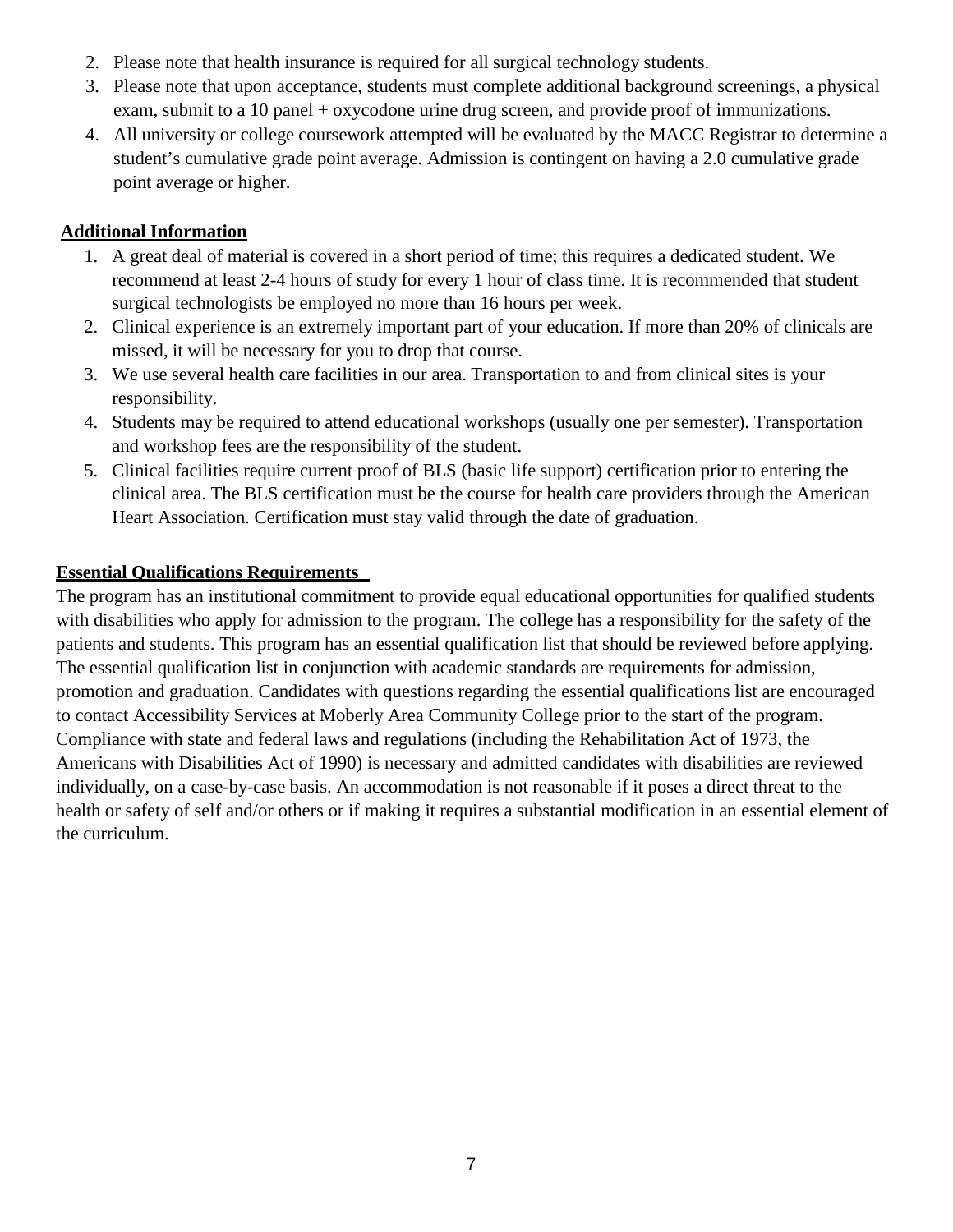| Essential       | <b>Behaviors</b>                                                                                                                                                                                                                                                                                                                                                                                                                                                                                                                                                                                                                                                                                                                                                                                                                                                                                                                               |
|-----------------|------------------------------------------------------------------------------------------------------------------------------------------------------------------------------------------------------------------------------------------------------------------------------------------------------------------------------------------------------------------------------------------------------------------------------------------------------------------------------------------------------------------------------------------------------------------------------------------------------------------------------------------------------------------------------------------------------------------------------------------------------------------------------------------------------------------------------------------------------------------------------------------------------------------------------------------------|
| Qualifications  |                                                                                                                                                                                                                                                                                                                                                                                                                                                                                                                                                                                                                                                                                                                                                                                                                                                                                                                                                |
| Cognitive       | Learn and perform quickly without repetition of instructions.<br>$\bullet$<br>Develop and improve skills in the organization of work and in assisting the<br>surgeon by learning to use economy in time and motion.<br>Access needed information effectively and efficiently, evaluate information<br>and its sources critically, use information effectively to accomplish a specific<br>purpose, understand the economic, legal, and social issues surrounding the<br>use of information and access and use information ethically.<br>Utilize a variety of teaching/learning methods and strategies in both<br>individual and collaborative learning situations.<br>Engage in decision-making and problem-solving in stressful situations.<br>Access, evaluate, and use a variety of information resources such as library<br>services, electronic catalogs, databases in an efficient, ethical and legal<br>manner.                         |
| Affective       | Professional attitudes including but not limited to excellence, accountability,<br>empathy, initiative, responsibility, service, honor, honesty, integrity, respect<br>for others, compassion.                                                                                                                                                                                                                                                                                                                                                                                                                                                                                                                                                                                                                                                                                                                                                 |
| Psychomotor and | Full range of motion of body joints.<br>$\bullet$                                                                                                                                                                                                                                                                                                                                                                                                                                                                                                                                                                                                                                                                                                                                                                                                                                                                                              |
| Sensory         | Execute controlled motor movements to provide direct care and emergency<br>treatment to patients, e.g. transferring, lifting, turning patients and providing<br>cardiopulmonary resuscitation.<br>Stand unassisted for eight (8) continuous hours.<br>Carry/lift instrument trays and patients weighing up to 50 pounds on a daily<br>basis.<br>Maintain adequate skin integrity, without the presence of open wounds.<br>Peripheral vision.<br>Differentiate color.<br>Distinguish right from left.<br>Demonstrate fine motor skills and visual acuity in order to accurately<br>manipulate needles and sutures finer than a human hair.<br>Demonstrate auditory acuity that includes accurately understanding muffled<br>voices with extraneous background noise.<br>Possess impeccable personal hygiene due to surgical site infection risk and<br>the close proximity in which the surgical team works with each other and the<br>patient. |
| Communication   | Utilize the English language to communicate effectively in a rational,<br>coherent manner, both orally, and in writing, with individuals of all<br>professions and social levels.                                                                                                                                                                                                                                                                                                                                                                                                                                                                                                                                                                                                                                                                                                                                                              |
| Occupational    | Recognize that the work environment will include exposure to diseases, blood                                                                                                                                                                                                                                                                                                                                                                                                                                                                                                                                                                                                                                                                                                                                                                                                                                                                   |
| Exposures       | and body fluids, and toxic substances (sterilants, x-rays, fumes, latex).                                                                                                                                                                                                                                                                                                                                                                                                                                                                                                                                                                                                                                                                                                                                                                                                                                                                      |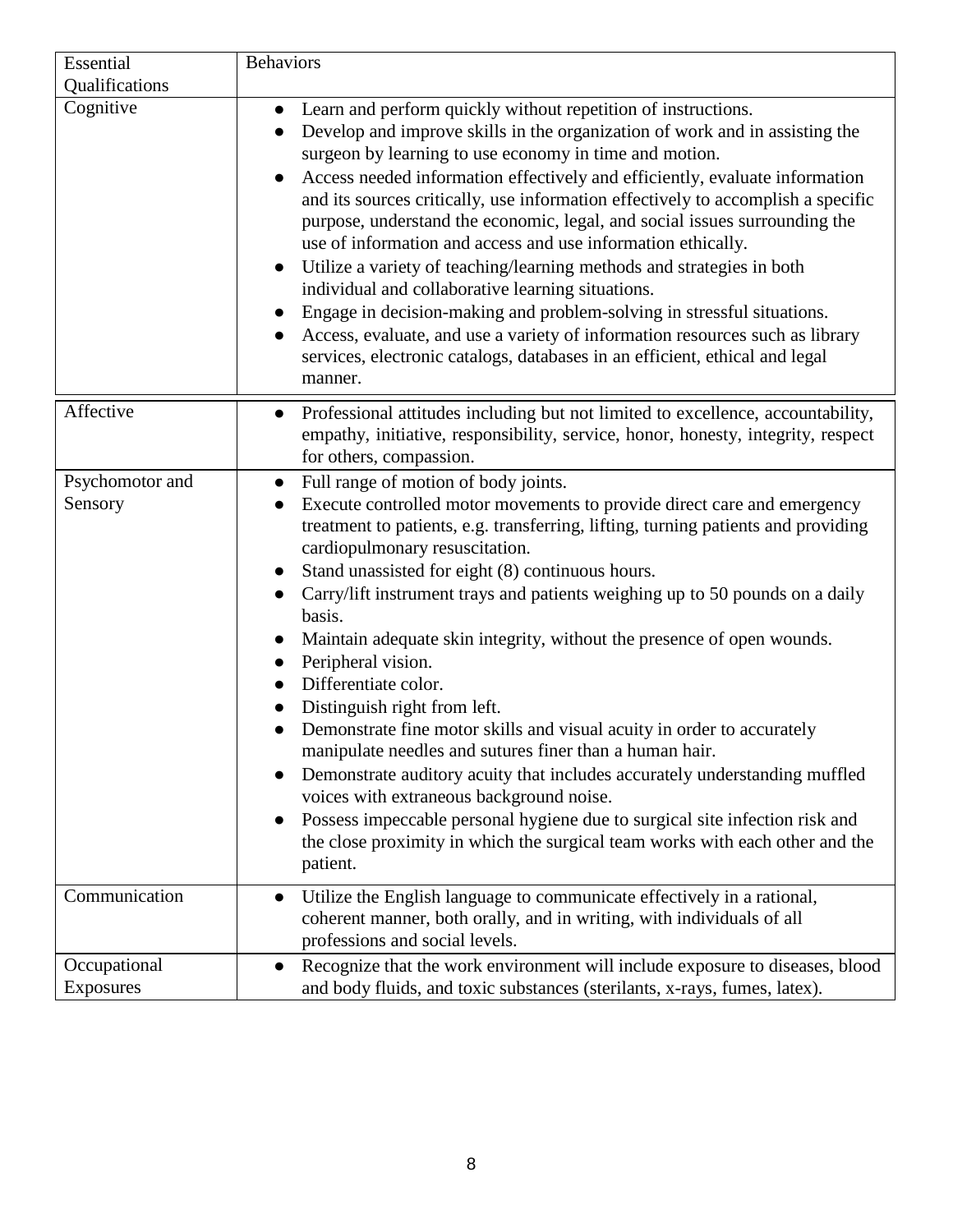| Behavioral and                  | Adapt effectively to changing environments.                                                                                                                                                                         |
|---------------------------------|---------------------------------------------------------------------------------------------------------------------------------------------------------------------------------------------------------------------|
| Emotional                       | Withstand unusual smells (cauterized tissue).                                                                                                                                                                       |
|                                 | Maintain composure when subjected to high stress levels.<br>$\bullet$                                                                                                                                               |
|                                 | Maintain consistent mental alertness for a period of up to eight (8) continuous<br>hours.                                                                                                                           |
|                                 | Respond in an emotionally controlled manner in learning situations,<br>especially those with high tension levels.                                                                                                   |
|                                 | Refrain from intoxication or personal misuse of any drugs in such a manner<br>$\bullet$<br>as to adversely affect performance or activities in the classroom, lab or<br>clinical                                    |
| Professional<br><b>Behavior</b> | Access transportation in order to get to clinical assignments in a timely<br>$\bullet$<br>manner and before 0615.                                                                                                   |
|                                 | Maintain punctuality, positive work attitude and respect for others,                                                                                                                                                |
|                                 | professionalism and the ability to interact with persons of diverse<br>backgrounds.                                                                                                                                 |
|                                 | Practice with compassion and respect for the inherent dignity, worth, and<br>uniqueness of every individual, without regard to social or economic status,<br>personal attributes, or the nature of health problems. |
|                                 | Promote, advocate for, and strive to protect the health, safety, and all rights of<br>the patient while maintaining patient confidentiality.                                                                        |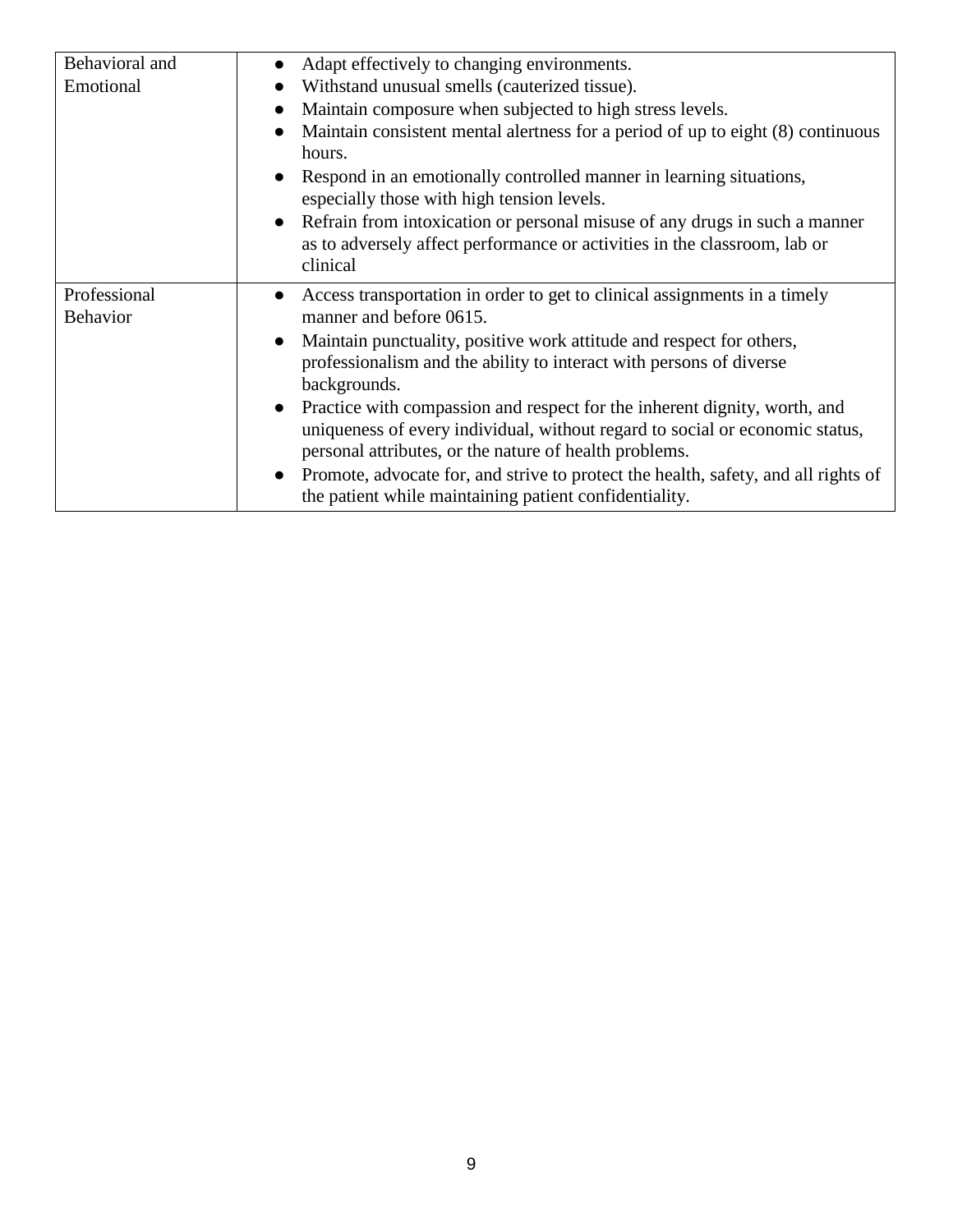# <span id="page-10-0"></span> **Admission Process**

Applications will be reviewed and selected without consideration of race, color, national origin, gender, disability, age, marital or parental status, religion, genetics, ancestry, or veteran status. Applicants whose records indicate the greatest potential for success will be selected. Qualified applicants not admitted for the current academic year will be placed on an alternate list. If no position becomes available, these applicants may reapply for the next academic year.

# **Basic Life Support**

Students must be trained and certified in CPR. Training in BLS must for the healthcare provider. BLS certification must be maintained throughout the duration of the program. A copy of the current certification will be placed in the student's individual file.

# <span id="page-10-1"></span>**Immunization and Infection Control Policies**

Incoming students must have documentation of their immunizations and physical exam prior to the first day of class in order to prepare for the clinical component of the program.

# Hepatitis B Vaccine:

Prior to the start of the school year, students will have received either all three doses of hepatitis B vaccine, started the three series immunization, or have a positive hepatitis B titer.

# Tuberculin (TB) Testing:

An initial two step tuberculin skin test is required prior to the start of the school year. Current health care workers with documentation of two consecutive negative yearly TB tests will be acceptable. A chest x-ray must be obtained if a positive reaction has been documented.

# Physical Exam:

A physical examination and general history are required prior to the start of the school year.

A T-dap must have been administered around the age of 12, and then either a t-dap or a TD shot is required every 10 years thereafter. Any adult 19 years of age or older, who has never received a dose of T-dap is required to receive one prior to beginning their clinical rotation, which is then followed by either a T-dap or TD shot every 10 years.

Influenza Vaccination:

Vaccination against the influenza virus is to be completed annually.

# Measles, Mumps and Rubella (MMR):

Prior to the start of the school year, the student must provide documentation of two MMR immunizations, at least one after 1980, or dated results of a positive titer for all three infections.

# Varicella:

The student must provide documentation of two vaccines at least one month apart or dated results of a positive immune varicella titer prior to the start of the school year.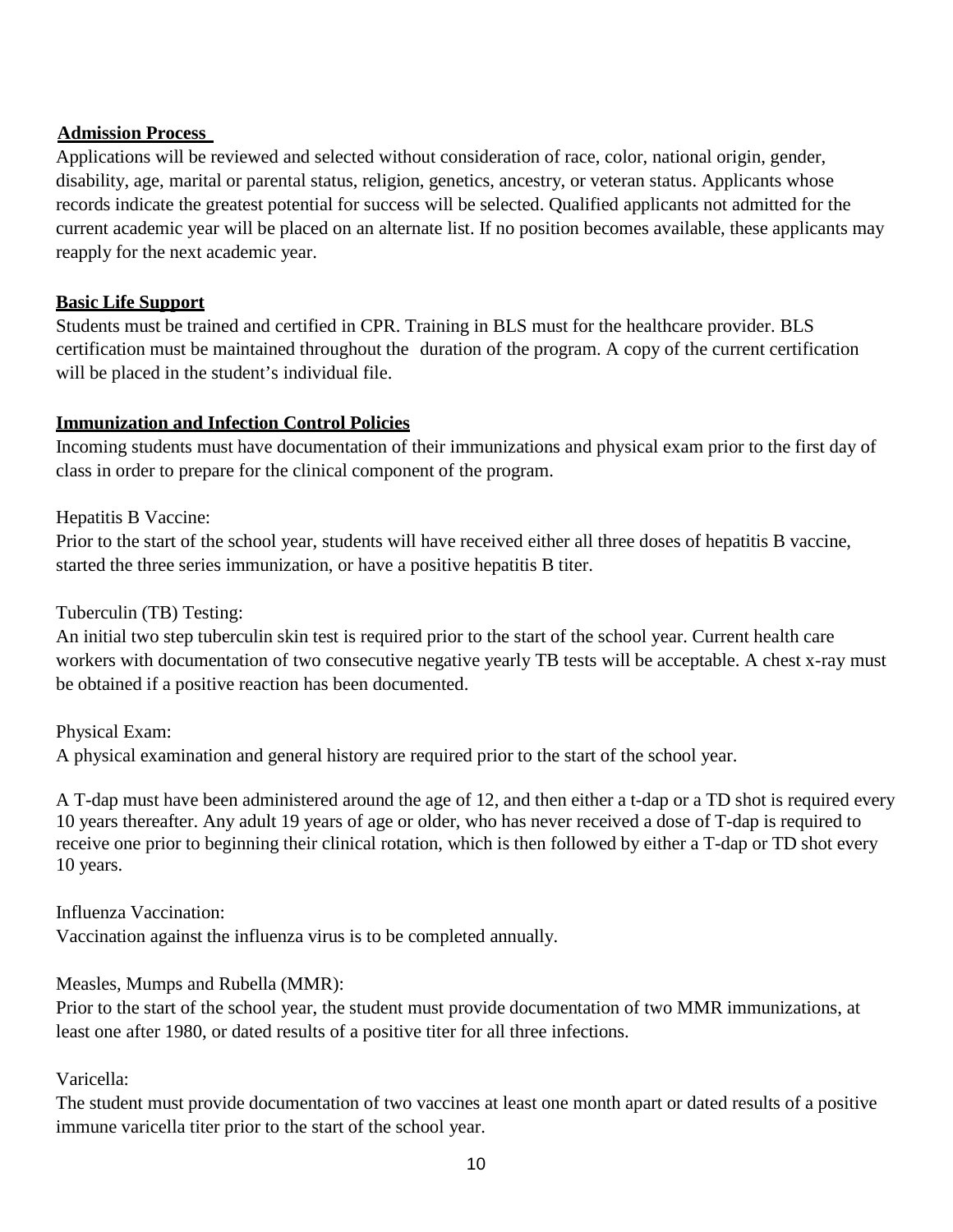Failure to comply with health program requirements will result in the student being withdrawn from all clinical courses. Entry into agencies for clinical practice will be prohibited unless the surgical technology program has the above information on file before the first day of class. Clinical agreements with our agencies clearly state that faculty will not assign students who do not have documented proof of immunities. In the event a clinical site requests a different immunization, the student will be required to comply with the policies of that facility.

### <span id="page-11-0"></span>**Drug screens/Background checks**

Clinical facilities may request criminal background checks and/or drug screens for students doing clinical practicums in their facilities. The student will bear the cost of these screenings and must pass them prior to being allowed in the clinical site. Also note that clinical facilities that have a reasonable and articulated belief that a student is using or in possession of drugs, controlled substances, or alcohol may request random drug screening. The student who refuses to comply with the agency's request will not be allowed to continue in said facility. Other disciplinary action may ensue and this information will be presented to the Director and Dean of Health Sciences.

MACC will require students to complete an additional background check through Missouri Background Advantage. Students will also complete a form to allow the release of background check information and drug screen results (See Appendix F)

# <span id="page-11-1"></span>**Late Admission**

The last day of regular admission into the Surgical Technology Program is three (3) school days after the established entrance date of the program.

# <span id="page-11-2"></span>**Graduation Requirements**

- All tuition and fees must be paid in full
- A grade of "C" or above must be obtained in all courses
- Minimum cumulative GPA of 2.0 or above
- All required clinical hours must be completed
- The NBSTSA certification exam must be taken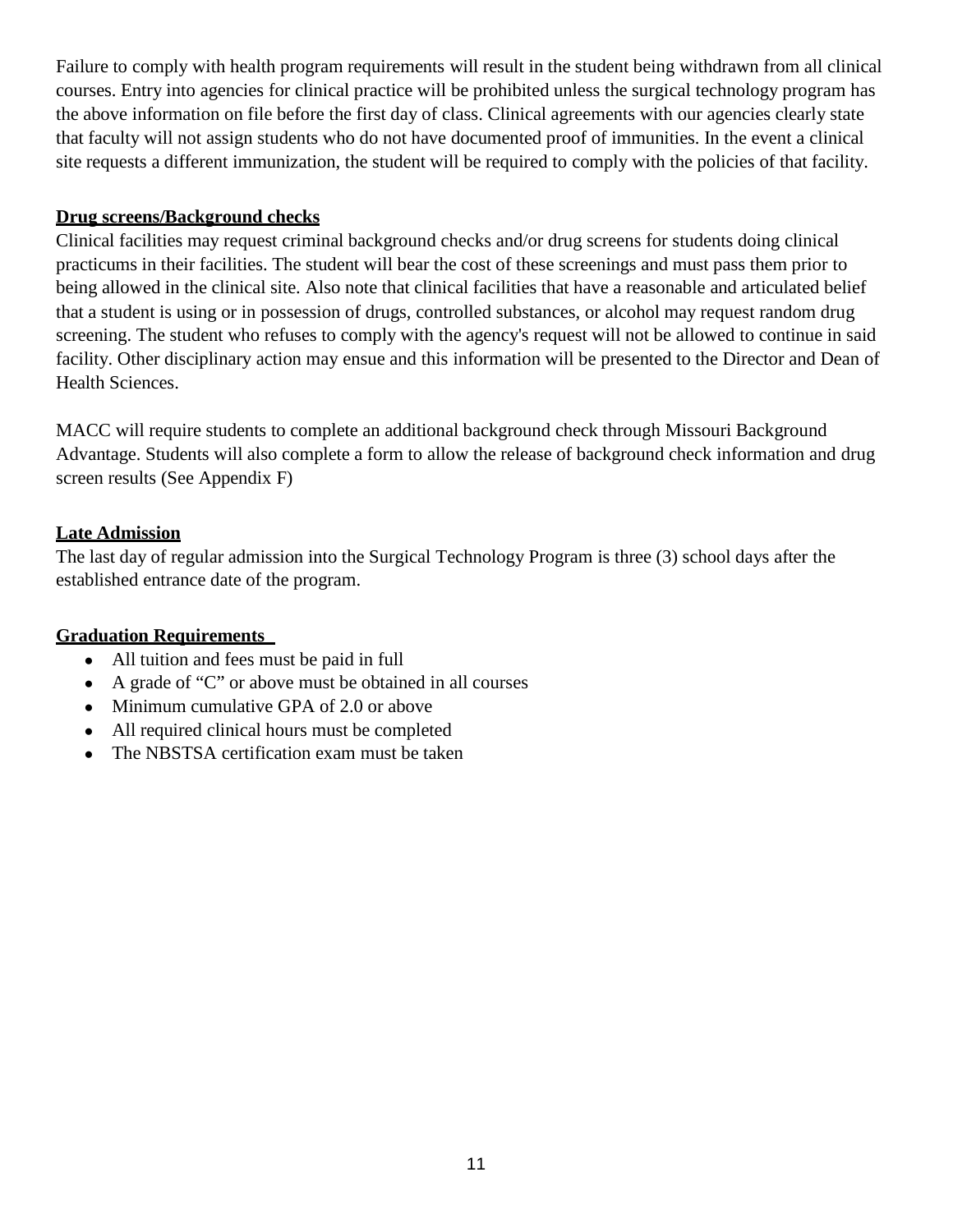# <span id="page-12-0"></span>**Academic Map**

| <b>Taken</b> | Course                            | <b>Semester</b>                                                              | <b>Hours</b>   |
|--------------|-----------------------------------|------------------------------------------------------------------------------|----------------|
|              |                                   | Pre-Professional Coursework (Must be completed prior to entry into the       |                |
|              |                                   | program)                                                                     |                |
|              | <b>BIO205</b>                     | Human Anatomy                                                                | $\overline{4}$ |
|              | <b>BIO206</b>                     | ^ Microbiology*                                                              | $\overline{4}$ |
|              | <b>BIO209</b>                     | ^Physiology*                                                                 | 4              |
|              | <b>HSC171</b>                     | <b>Medical Terminology</b>                                                   | $\overline{3}$ |
|              | <b>LAL101</b>                     | <sup>^</sup> Composition I                                                   | 3              |
|              | $MTH$ 140 or                      | <b>^Precalculus Algebra or higher</b>                                        | $\overline{3}$ |
|              | higher                            |                                                                              |                |
|              |                                   |                                                                              | 21             |
|              |                                   |                                                                              |                |
|              |                                   | <b>First Semester (Fall)</b>                                                 |                |
|              | <b>SRG100</b>                     | <b>Introduction to Surgical Technology</b>                                   | 6              |
|              | <b>SRG110</b>                     | Patient Care and Safety                                                      | 6              |
|              | <b>SRG115</b>                     | Instruments                                                                  | 3              |
|              | <b>SRG120</b>                     | Clinical I                                                                   | $\mathbf{1}$   |
|              |                                   |                                                                              | 16             |
|              |                                   |                                                                              |                |
|              |                                   | <b>Second Semester (Spring)</b>                                              |                |
|              | <b>SRG210</b>                     | <b>Surgical Procedures</b>                                                   | 10             |
|              | <b>SRG220</b>                     | Clinical II                                                                  | $\overline{7}$ |
|              |                                   |                                                                              | 17             |
|              |                                   |                                                                              |                |
|              |                                   | <b>Third Semester (Summer)</b>                                               |                |
|              | HST105 or                         | American History to 1865 or                                                  | $\overline{3}$ |
|              | <b>HST106</b> or<br><b>PCT105</b> | American History from 1865 or<br>Functions & Policies of American Government |                |
|              | <b>SRG230</b>                     | <b>Advanced Practicum</b>                                                    | 3              |
|              | <b>SRG240</b>                     | <b>Certification Review Course</b>                                           | $\overline{2}$ |
|              |                                   |                                                                              | 8              |
|              |                                   |                                                                              |                |
|              |                                   | <b>Total Hours for Degree</b>                                                | 62             |
|              |                                   |                                                                              |                |

\*Physiology and Microbiology must be repeated if completed five years or more before the date of entry into the program.

Students must maintain a letter grade of "C" or above in all required courses to enter and continue the Surgical Technology Program.

Prior to clinical experience, a physical examination, criminal background check, urine drug screen, documentation of immunizations, and a cardiopulmonary resuscitation (CPR) course are required.

Please refer to the college catalog and course descriptions for pre/co-requisite and placement information. You can only register for these courses if you have met the prerequisite, placed into the course, and/or enroll in the co-requisite course(s).

# <span id="page-12-1"></span>**Program Cost Estimate**

Financial aid is available for students who qualify. It is the student's responsibility to apply for financial aid. Apply immediately to determine your eligibility.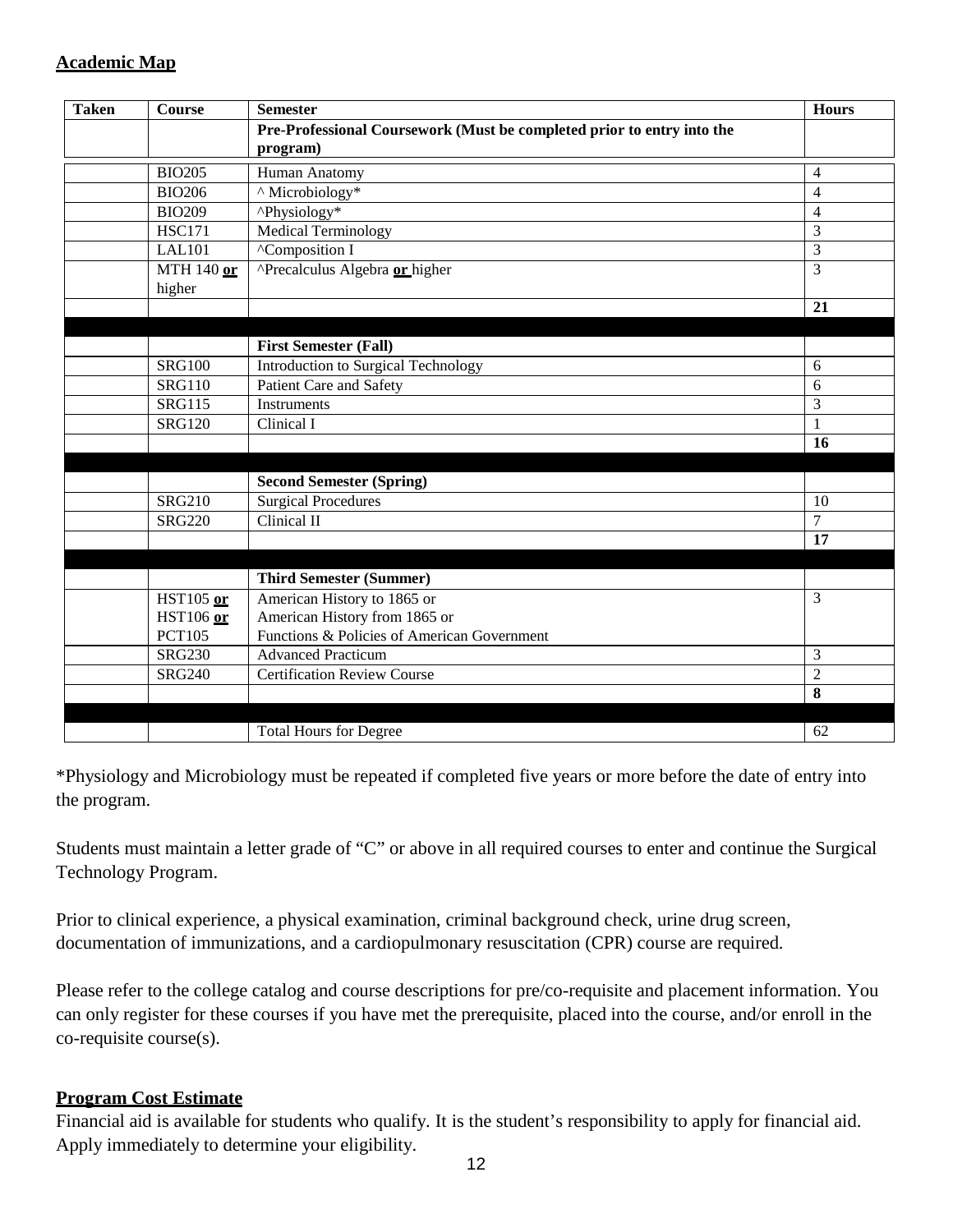#### **MOBERLY AREA COMMUNITY COLLEGE SURGICAL TECHNOLOGY PROGRAM COST ESTIMATE**

\*Please note, this is a cost estimate. Costs will vary depending on personal preference/selection of certain items and fluctuating costs of books; supplies, etc. Additionally, cost is calculated based upon the student having all pre-requisite general education requirements completed before beginning the program.

| <b>Tuition in District</b>                |                             |                         |         |
|-------------------------------------------|-----------------------------|-------------------------|---------|
| Courses                                   | <b>College Credit Hours</b> | Cost per college credit | Total   |
| <b>General Education Courses</b>          |                             | \$92                    | \$276   |
| <b>Professional Surgical Tech Courses</b> | 38                          | \$99                    | \$3762  |
| Student Fee for all Courses: Student      | 41                          | \$36                    | \$1476  |
| Activity \$12/Technology Fee \$24         |                             |                         |         |
| Clinical Fee for Surgical Tech Courses    | 11                          | \$400                   | \$4400  |
| <b>Grand Total for Tuition</b>            |                             |                         | \$9,914 |

#### Tuition out of District

| Courses                                       | <b>College Credit Hours</b> | Cost per college credit | Total    |
|-----------------------------------------------|-----------------------------|-------------------------|----------|
| <b>General Education Courses</b>              |                             | \$169                   | \$507    |
| <b>Professional Surgical Tech Courses</b>     | 38                          | \$176                   | \$6688   |
| Student Fee for all Courses: Student          | 41                          | \$36                    | \$1476   |
| Activity \$12/Technology Fee \$24             |                             |                         |          |
| <b>Clinical Fee for Surgical Tech Courses</b> | 11                          | \$400                   | \$4400   |
| <b>Grand Total for Tuition</b>                |                             |                         | \$13,071 |

Note: Costs are subject to change by the MACC Board of Trustees without notice. Moberly Area Community College retains the right to cancel course offerings when enrollment is too low to make a course educationally sound and economically efficient. Course cancellation will result in refund of tuition for the canceled class.

Upon Program Entrance: Background Check Advantage is utilized to complete necessary background screening. The minimum cost is \$20.50 (Office of Inspector General check \$2.50; Family Care Safety Registry \$18.00; there will be additional cost if the student has lived outside the state of Missouri within the past 10 years).

Books: Fall \$510; Spring no additional book cost; Summer \$55 (Professional Surgical Technology Courses only).

Clinical supplies: Name tags \$6 ; scrubs--approximately \$50 per pair; shoes \$40-60—cost varies depending on student choice; goggles \$10-30—cost varies depending on student choice.

Clinical Site Vetting: Students are required to be vetted through their individual clinical sites, vetting requirements vary per clinical site, students can reasonably expect to be required to complete Urine Drug Screen Approximately \$45 annually, clinical sites may require repeated drug screens—a Urine Drug Screen may also occur upon reasonable suspicion; Immunizations and TB skin testing is obtained by student, cost will be based upon student's insurance coverage and co-payments; CPR certification \$35-\$60—varies depending on where certification is obtained, MUST be certified as a Healthcare Provider; some clinical sites charge a parking fee, approximately \$2.75/day up to \$5.00/day.

Conferences/Workshops: may be scheduled during any semester with fees ranging from free to approximately \$50, students will be responsible for their own transportation and meals.

Preparation for Surgical Technology Certification Examination: A practice exam is required--\$40.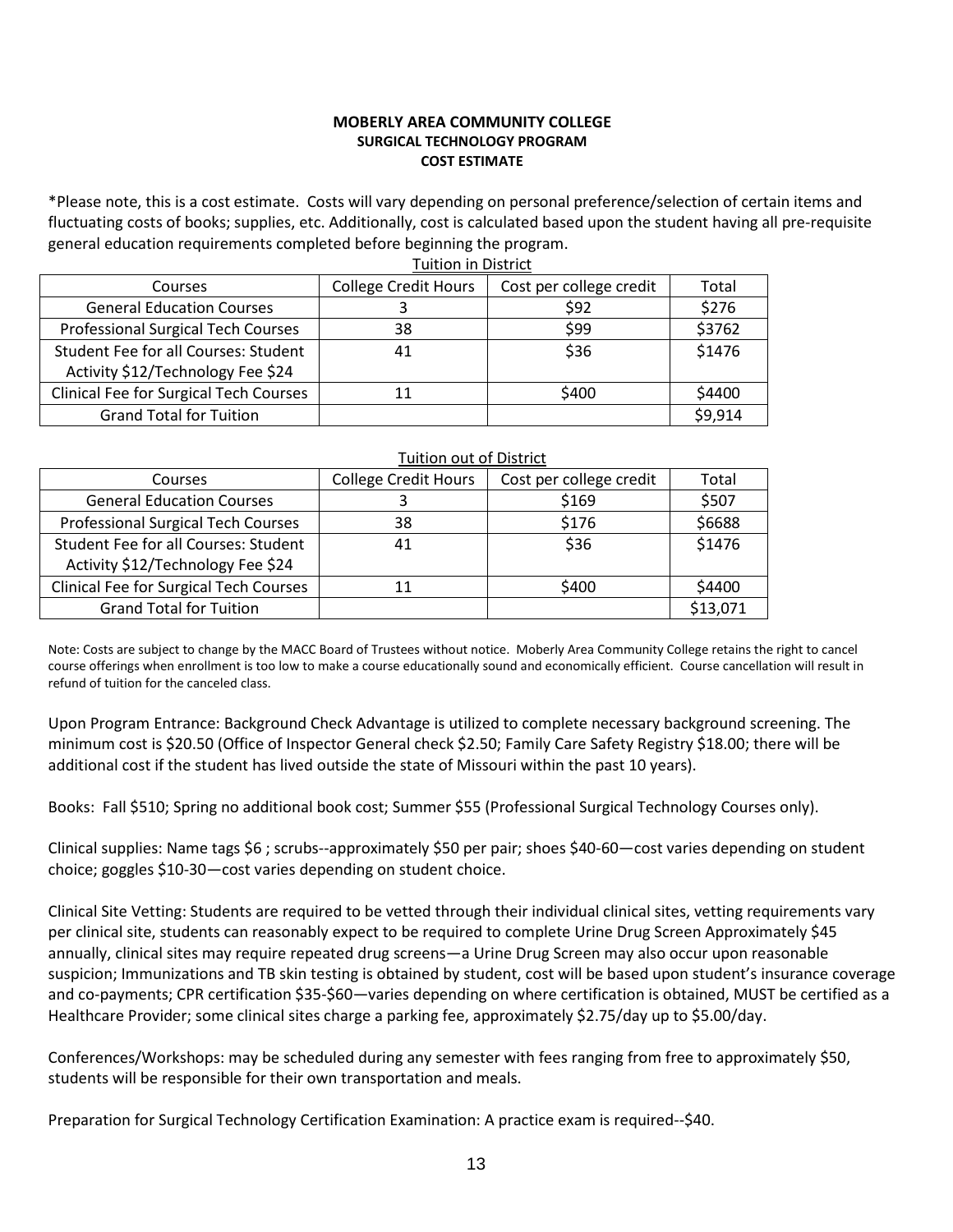Miscellaneous

Students are responsible for their own transportation to and from clinical. Students are required to maintain personal health insurance.

# **Additional Per Credit Hour Fees**

| Surgical Technology Fees for Clinical and Practicum | \$400.00 |
|-----------------------------------------------------|----------|
| Student Activity Fee / Support Service Fee          | \$12.00  |
| Technology Fee                                      | \$14.00  |

This estimate of student costs associated with the program does not include lab fees, textbooks, or personal expenses. Other possible expenses include, but are not limited to, scrubs, nametag, appropriate shoes, immunizations, background checks, physical examination, drug screen, etc.

**Note: Costs are subject to change by the MACC Board of Trustees without notice. Moberly Area Community College retains the right to cancel course offerings when enrollment is too low to make a course educationally sound and economically efficient. Course cancellation will result in a refund of tuition for the cancelled class.**

Additional information regarding tuition and fees as well as the definition of a MACC resident can be found on the MACC website at [http://www.macc.edu/admissions/fees-and-tuition.](http://www.macc.edu/admissions/fees-and-tuition)

# <span id="page-14-0"></span>**Financial Aid**

Financial Aid representatives are available throughout the week at all MACC Higher Education Centers. Office hours are 7:30 a.m. to 6:00 p.m., Monday through Thursday and 7:30 a.m. to 5:00 p.m. on Friday (660) 263- 4100 option 2 (800) 622-2070 option 2.

# <span id="page-14-1"></span>**Refund Policy**

The refund policy is found in the RedBook enrollment guide, refer to the college website at [www.macc.edu.](http://www.macc.edu/) It is available within the admissions tab, under student handbooks.

# **Clinical I Performance Expectations**

The Clinical I experience is the first clinical rotation for the surgical technology student. This course is designed to introduce the student to the operating room environment and to become familiar with the scrub role, becoming adept at aseptic technique.

Competencies: Upon completion of this course the student will:

- 1. Practice within the physical environment of the surgical suite.
- 2. Apply principles of communication and their importance in the surgical setting. Demonstrate the scope and principles of all hazards preparation.
- 3. Practice within ethical, moral and legal responsibilities of the surgical technologist including development of surgical conscience.
- 4. Perform sterile gowning and gloving of themselves and others.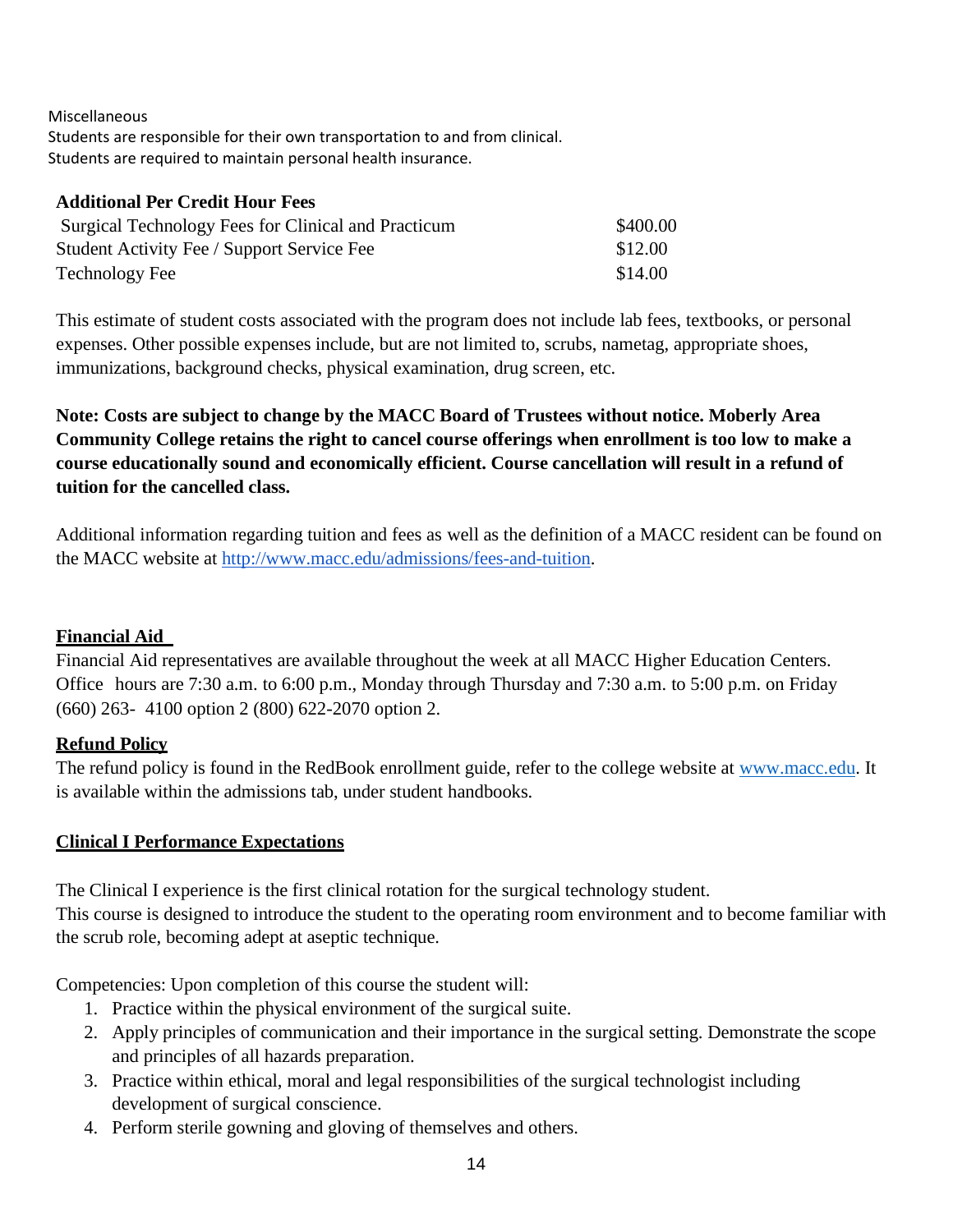- 5. Practice aseptic technique before, during, and after surgery.
- 6. Clean and restock the operating room while identifying safety hazards.
- 7. Handle contaminated instruments, equipment, and supplies.
- 8. Demonstrate knowledge of the circulating scrub and second scrub roles.
- 9. Apply techniques for traction, irrigation, suction and sponging during surgery.
- 10. Display responsible behavior as a healthcare provider.

# **Clinical II Performance Expectations**

The Clinical II experience is the second clinical phase for the Surgical Technology student. This course is designed to build upon the acquired skills and experiences from Clinical I with emphasizing organization and time management and to expand surgical specialty knowledge.

Competencies: Upon completion of this course the student will:

- 1. Demonstrate the scope and principles of all hazards preparation.
- 2. Assist in the identification process of surgical patients, participate in the time-out.
- 3. Analyze the physical and psychological needs and provide appropriate reassurance.
- 4. Demonstrate the perioperative routine required.
- 5. Transfer, position, prep and drape patients for surgical procedures.
- 6. Handle, label, and prepare specimens for transport to the lab.
- 7. Operate a variety of sterilization equipment.
- 8. Handle surgical equipment usd in various and specific areas of the body.
- 9. Apply dressings and various drainage devices/systems.
- 10. Identify and select instruments, supplies, and equipment or lasers for specific surgical procedures.
- 11. Use wound closing materials.
- 12. Demonstrate an understanding of basic diagnostic procedures used in various surgical specialties.
- 13. Count instruments, sharps, and sponges before, during, and after surgery.
- 14. Demonstrate an understanding of biomedical sciences of electricity and robotics as they pertain to perioperative practice.
- 15. Select instruments, supplies, and equipment used during procedures in various surgical specialties.
- 16. Set up instruments, supplies, and equipment used during procedures in various surgical specialties.
- 17. Apply the principles of asepsis in a knowledgeable manner that provides for optimal patient care.
- 18. Demonstrate knowledge of the first scrub role.

# **Clinical III (Advanced Practicum) Performance Expectations**

The Advanced Practicum for the Surgical Technology program is the final clinical component of the program, with each student assigned to a participating clinical facility. The student will perform under the direct supervision of operating room staff and the guidance and direction of program instructors performing onsite visits.

Competencies: Upon completion of this course the student will:

- 1. Perform the role of first scrub on all surgical cases.
- 2. Demonstrate knowledge and skills of an entry-level surgical technologist.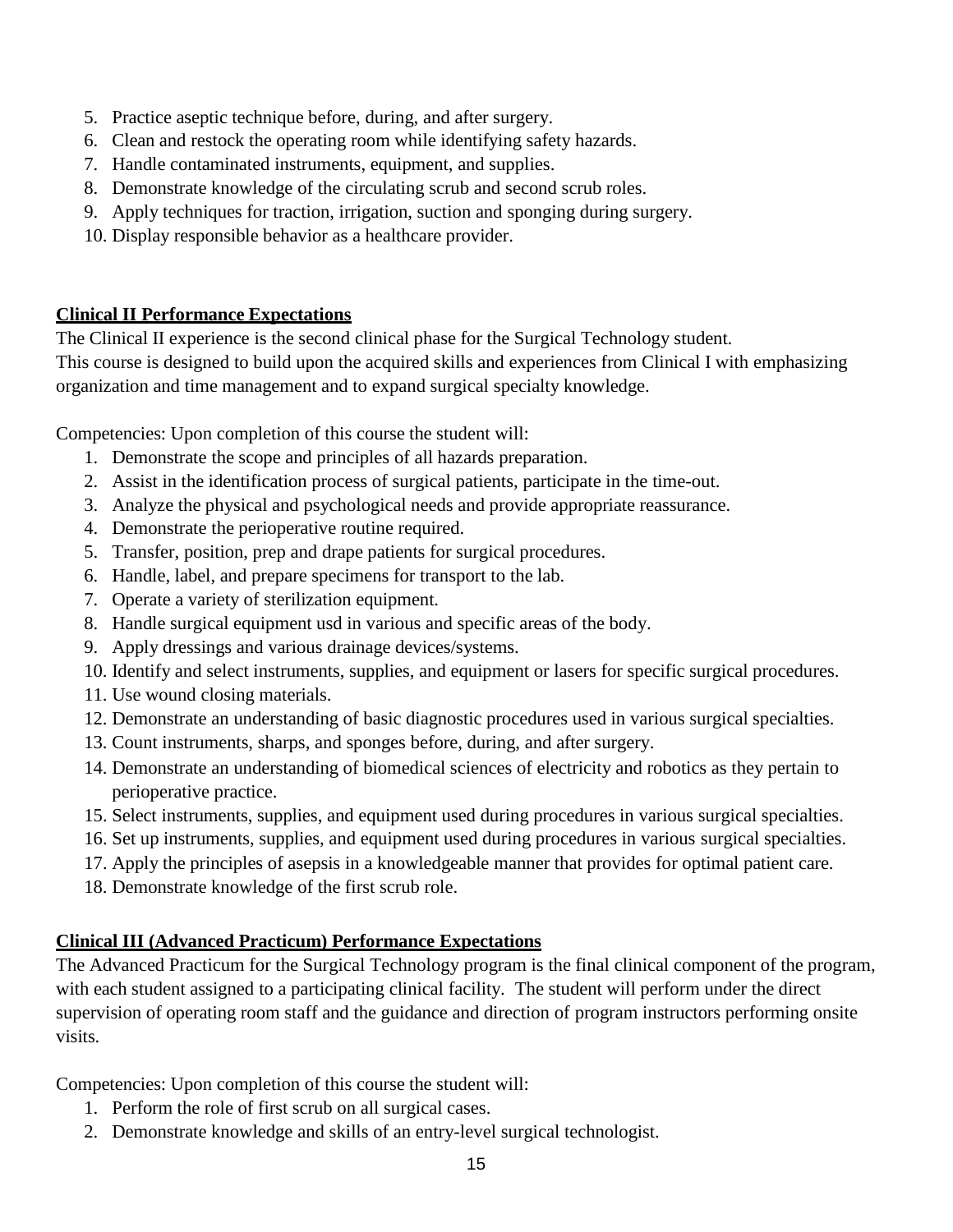3. Complete the total number of cases required.

### **Clinical Dress Code**

Students are representatives of the program and MACC. They are expected to dress appropriately. School scrub uniforms must be worn to and from the clinical sites **for the entire year**. While in the operating room, clinical sites will provide hospital scrubs. Removing hospital scrubs from the clinical site will be considered theft and may result in immediate dismissal from the program. Scrubs must be laundered daily and free of odors. If a student desires to wear an undershirt, three quarter sleeve and long sleeve shirts are not permitted. Hospital IDs will be worn at all times in the clinical area. Failure to do so will result in being sent home to retrieve it. The student may also be put on probation.

Hair will be fashioned as to allow complete covering with provided surgical caps. Hair will be of a natural color. Cloth scrub caps are not permitted. Beards will be neatly trimmed, not exceeding one inch in length. Beards must be covered with provided surgical hoods or beard covers.

Make-up will be kept at a minimum. False eyelashes are not permitted. Fingernails will be trimmed and clean. Fingernails may not exceed the tip of the finger. **Nail polish and artificial nails of any kind may not be worn.** Perfumes and aftershaves/colognes may not be worn. **All** jewelry must be removed.

Clean, comfortable shoes meant only for the operating room will be worn. Shoe must be closed toe, closed back. Cloth or mesh shoes are not permitted. Eye protection is required at all times in the operating room. Prescription glasses are not sufficient protection against exposure to blood and body fluids. No gum or hard candy is permitted.

#### **Classroom Dress Code**

Casual clothes are acceptable. Shoes and shirts must be worn at all times. Any clothing of an inappropriate, obscene or revealing nature is not acceptable. If the student elects to remain outside the dress code policy, he/she will be requested to leave the classroom and placed on probation. Further violation of the dress code policy may result in the student's dismissal from the program.

#### **Attendance Policy:**

Students are expected to attend all class sessions for which they are enrolled. The College reserves the right to drop or withdraw students from courses due to lack of attendance.

Students need to be aware that dropping/being dropped from a course and their last date of attendance in the course may impact their financial aid.

MACC faculty are required to track attendance and report lack of attendance. An instructor must complete the appropriate steps to drop a student within one week following the student's violation of the attendance policy. Additionally, a student's attendance rate will be calculated based upon the first day the academic session begins (not the student's date of enrollment in the course). If a student does not attend a course as defined below, the student will be dropped as "Never Attended."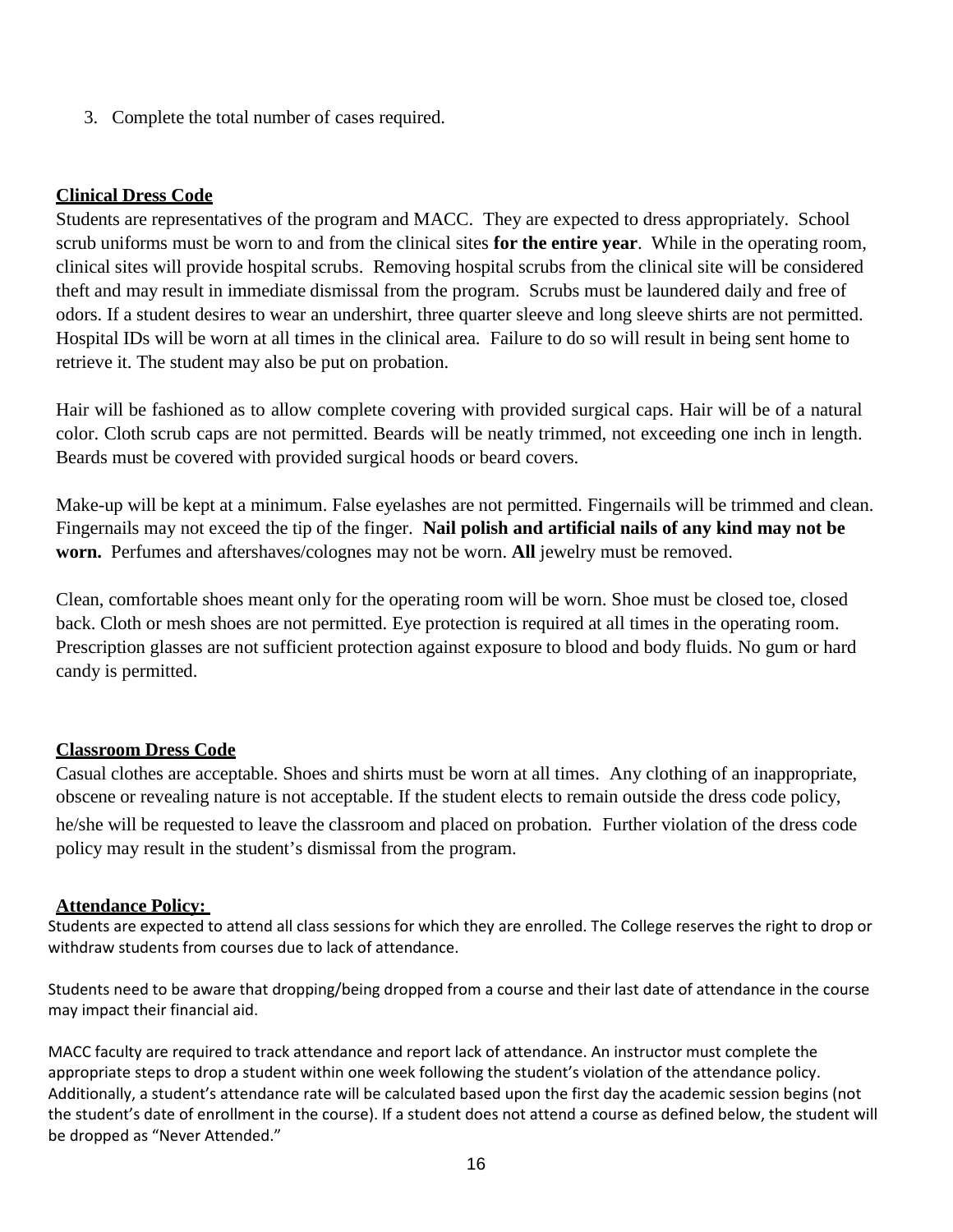#### Term Length Drop Calculations

| 16-week:      | Any student who misses two (2) consecutive weeks of class will be dropped from the course by<br>the instructor unless acceptable justification is provided by the student and the student still has<br>the opportunity to be successful in the course. |
|---------------|--------------------------------------------------------------------------------------------------------------------------------------------------------------------------------------------------------------------------------------------------------|
| 8-week:       | Any student who misses one (1) consecutive week of class will be dropped from the course by<br>the instructor unless acceptable justification is provided by the student and the student still has<br>the opportunity to be successful in the course.  |
| 4-week:       | Any student who misses two (2) consecutive days of class will be dropped from the course by the<br>instructor unless acceptable justification is provided by the student and the student still has the<br>opportunity to be successful in the course.  |
| Intersession: | Any student who misses one (1) day of class will be dropped from the course by the instructor<br>unless acceptable justification is provided by the student and the student still has the opportunity<br>to be successful in the course.               |

Acceptable justification may include, but is not limited to, family emergencies, illness or injury, college-approved cocurricular and extra-curricular activities, and religious holidays.

| Physically attending scheduled, face-to-face, class meetings                          |  |  |
|---------------------------------------------------------------------------------------|--|--|
|                                                                                       |  |  |
| Being present, via appropriate platform, for scheduled class                          |  |  |
| meetings/activities                                                                   |  |  |
| Physically attending scheduled, face-to-face, class meetings and active participation |  |  |
| in the online portion of the course which may include any or all of the following:    |  |  |
| Completion of quizzes or exams during class meetings and online                       |  |  |
| Submission of assignments during class meetings and online                            |  |  |
| Participation in discussions during class meetings and online                         |  |  |
| Active participation in an online course includes the following:                      |  |  |
| Completion of quizzes or exams                                                        |  |  |
| Submission of assignments<br>٠                                                        |  |  |
| Participation in threaded discussions                                                 |  |  |
|                                                                                       |  |  |

Simply logging into the Learning Management System (Canvas) and/or accessing the course and course related material does not constitute active participation for the online component of hybrid courses or for online courses. (*Policy Handbook*, I.090 & M.095)

# **Clinical Evaluations**

Clinical evaluations will be completed by the clinical instructor on a daily basis. Students will receive written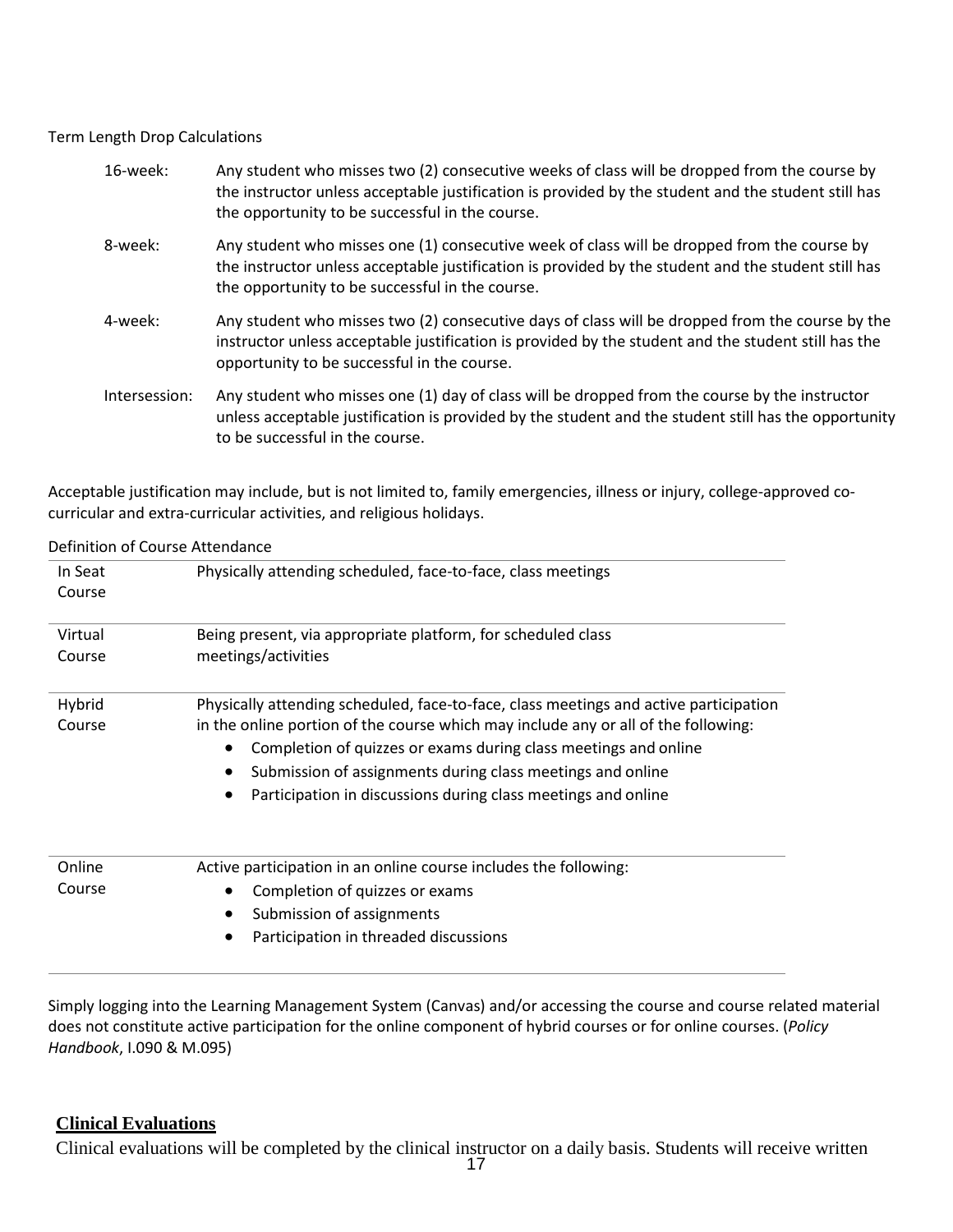evaluations at clinical conferences at the end of each week. Students requiring individual assistance mastering competencies are expected to initiate independent arrangements with the clinical instructor or program director. Evaluations of clinical competence are on a daily point system. A cumulative grade is based on a points system.

# **Grading for Didactic Instruction**

Course grades will be based on exam scores and any required papers and assignments. Point values and specific grading criteria will be determined by course faculty and will be detailed in each course syllabus. The following scale will be used when determining grades:

 $A = 100 - 92$  $B = 91 - 83$  78% is minimum for passing each course  $C = 82 - 78$ 

# **Late Assignments**

Students are expected to turn in all assignments on the designated date as identified by the faculty member and documented in the syllabus. If a student is absent on the assigned due date, work must be submitted immediately upon returning. Late work will be given a 10% deduction unless the absence was due to an extenuating circumstance. In the event the situation does not meet the criteria for extenuating circumstances, a grade of "0" (zero) will be given.

Extenuating circumstances are warranted by, but not limited to the following:

- 1. Illness of self or immediate family that requires hospitalization or emergency treatment.
- 2. Death in the immediate family.
- 3. Court appearances.

When possible, the student will provide written documentation and verbal notification to the faculty in advance of the date and time that the assignment is due.

# **Policy Regarding Make Up Exams**

Exams missed due to an absence must be taken the day a student returns to class. It is the student's responsibility to contact the instructor to schedule make-up exams. Make up exams will be given a 10% deduction unless the absence was due to an extenuating circumstance. If the exam is not made up on the first day or other arrangements made on the first day back a "0" will be given.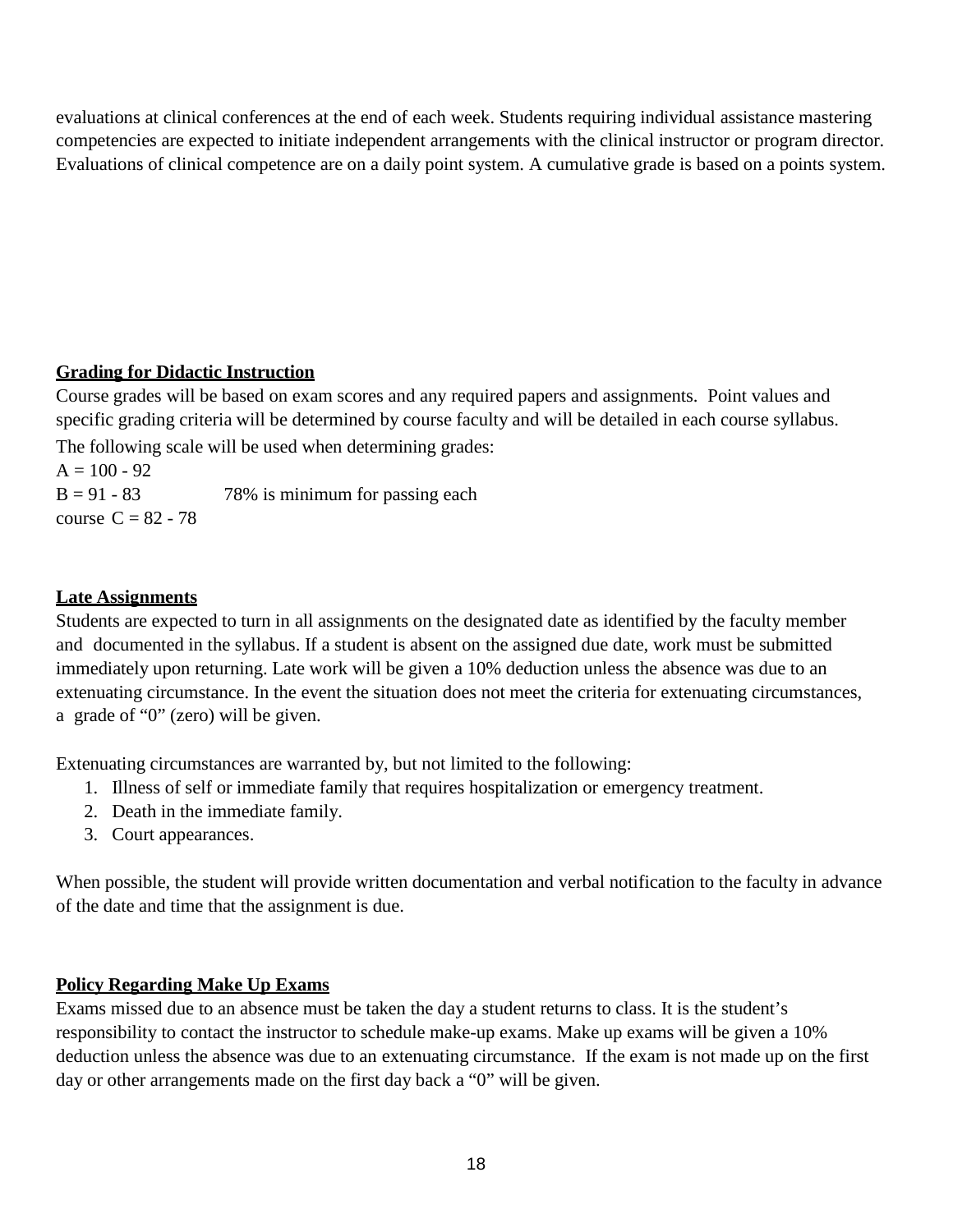### **Academic Dishonesty**

The instructor or person accusing a student of academic dishonesty will report it to the director of the surgical technology program. The director will investigate the matter. If it is determined that the incident warrants further action, the guidelines in the MACC policy handbook will be followed for dealing with students accused of being academically dishonest. A student who has committed an act of academic dishonesty has failed to meet a basic requirement of satisfactory academic performance. Thus, academic dishonesty is not only a basis for disciplinary action but is also relevant to the evaluation of the student's level of performance. Academic standards require that students do not cheat, or knowingly assist another to do so. Other unacceptable behavior includes plagiarism, which is the submitting of someone else's work as your own, and the unauthorized access to or changing of grades or examination, and the use of electronic equipment. The submitting/performing of essentially the same single piece of work for credit in different classes is considered to be dishonest unless all faculty members involved have agreed, in advance, to the specific instance.

# **Academic Assistance**

There is an open-door policy to students. Both the director and instructors are available after hours if scheduled beforehand. Students requiring further academic assistance are expected to initiate independent arrangements with course instructors and/or private tutors.

# **Outside Appointments**

All appointments need to be made outside of class or clinical time. The clinical day is between the hours of 0630 - 1530. Outside appointments should be made during **non-conflicting days and hours**. There will be no exceptions.

# **The Use of Social Media**

Distribution of sensitive and confidential information is protected under HIPAA and FERPA whether discussed through traditional communication channels or through social media. Also note that students must adhere to the MACC Social Media Policy as approved by the Board of Trustees.

Social media includes text, images, audio and video communicated through such tools as blogs, Twitter, social networks such as Facebook, professional networks such as LinkedIn, video sharing such as YouTube, audio sharing such as podcasts, photo sharing such as Flickr, and any other internet based social media application similar in purpose of function. Use of social media is prohibited while performing direct patient care activities. As a Surgical Technology student, you must recognize that you always have an ethical and legal obligation to maintain patient privacy and confidentiality. HIPPA guidelines must always be followed. Ultimately, you have sole responsibility for what you post. Promptly report any identified breach of confidentiality or privacy.

Do not post confidential or proprietary information about MACC, clinical facilities, patients/clients, or others with whom one has contact in the role of a MACC Surgical Technology student. Patient privacy must be maintained in all communications. Do not disclose information that may be used to identify patients or their health condition(s). (Remember: De-identified information may be recognized by patients, their families, or their employers.) All social media policies set forth by MACC and clinical sites will be strictly enforced. Each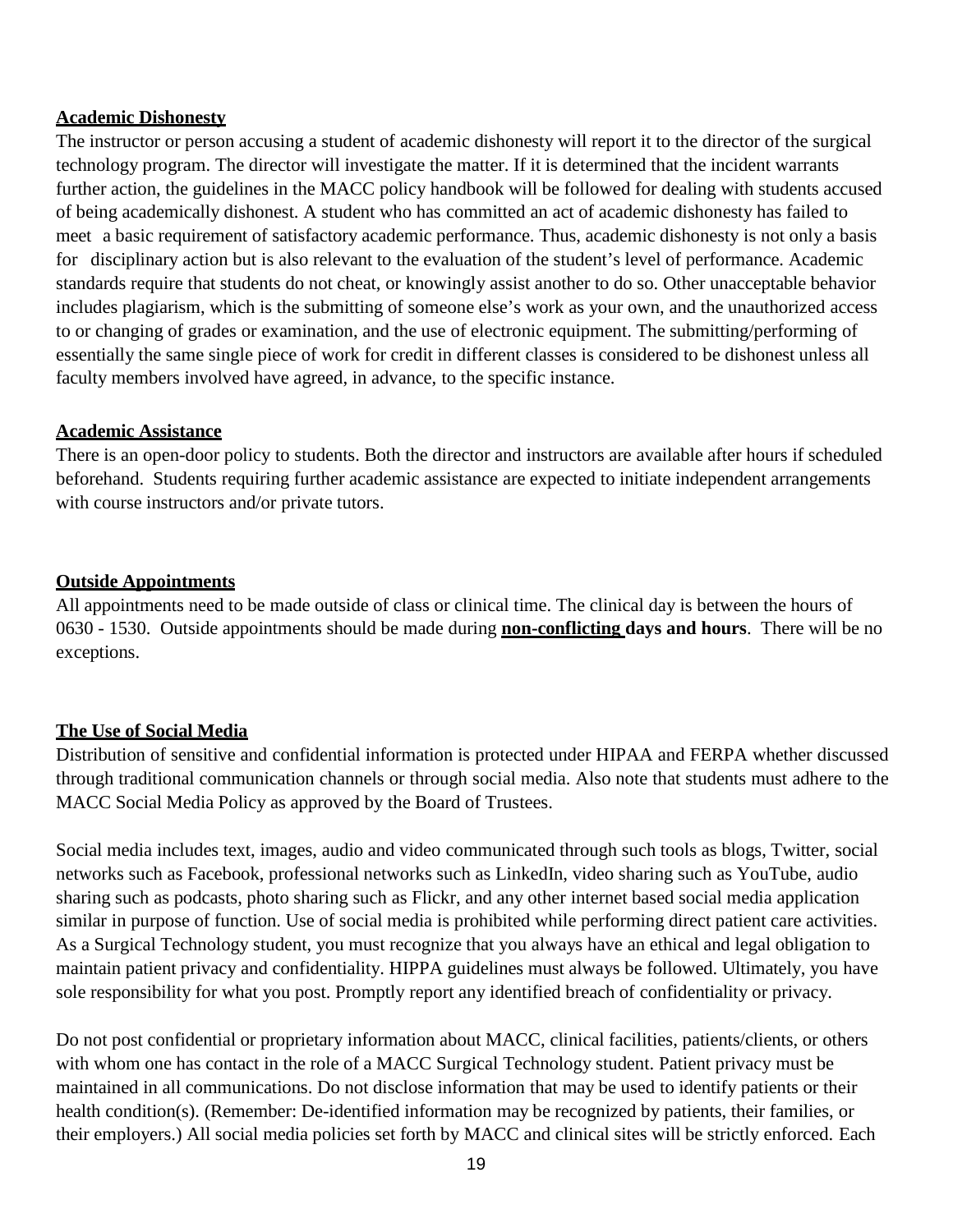student is legally responsible for individual postings and may be subject to liability if individual postings are found defamatory, harassing, or in violation of any other applicable law. Students may also be liable if individual postings include confidential or copyrighted information.

# **Student Email**

Official college communication is sent via the MACC email system. Students are responsible for checking their MACC email account regularly. Students may also receive notifications and reminders from MACC through Canvas. However, students should remain aware that Canvas and MACC email are two separate systems.

# **Computer Usage**

Computing resources are available to all members of the campus community for the purpose of supporting the educational mission of the college. Access to and use of Moberly Area Community College and/or Columbia Public Schools computing resources must accord with all local, state, federal and international laws in addition to college and CPS policies and procedures. The complete MACC policy is available online at: [www.macc.edu/computing-resource-policy.](http://www.macc.edu/computing-resource-policy)

# **Student-owned Electronic Equipment**

Technological devices may only be used if they can assist in the student's academic success. Anyone not using a device for this purpose will result in having the device turned off, and having it confiscated. The device will be returned to the student at the end of the scheduled day. Cell phones must be off and out of sight during class time and exams unless approved by the instructor. **Cell phones will not be allowed in the clinical area.**

Infractions of this policy will not be tolerated.

# **Property Accountability**

Although we are MACC faculty and students, our facilities are part of Columbia Public Schools. Students need to be aware that our facilities may be utilized by CPS for evening classes and/or special events. Any personal property such as books, laptops, tablets, purses, backpacks etc. are the student's responsibility. MACC is not responsible for lost items.

# **Adult Student Lounge**

Students may use the adult student lounge. Each individual is responsible for cleaning up any dishes and equipment used. Out of respect for others, papers and trash are to be picked up and placed in appropriate containers. The faculty reserves the right to restrict privileges for use of the lounge.

# **Student Employment**

It is recommended that student surgical technologists be employed for no more than 16 hours per week. **Being scheduled for work is not an acceptable cause for missing class/clinical time.** It is the policy of this program that any student will not be paid during clinical time. Students will not be substituted for staff at any time.

# **Travel**

During the course of the program, the student may have opportunities to go on trips that may involve staying out of town overnight. These may include AST state assembly meetings and travel to and from clinical sites. The outings will be discussed as soon as possible in order to allow planning. During these trips the student will be responsible for any expenses incurred.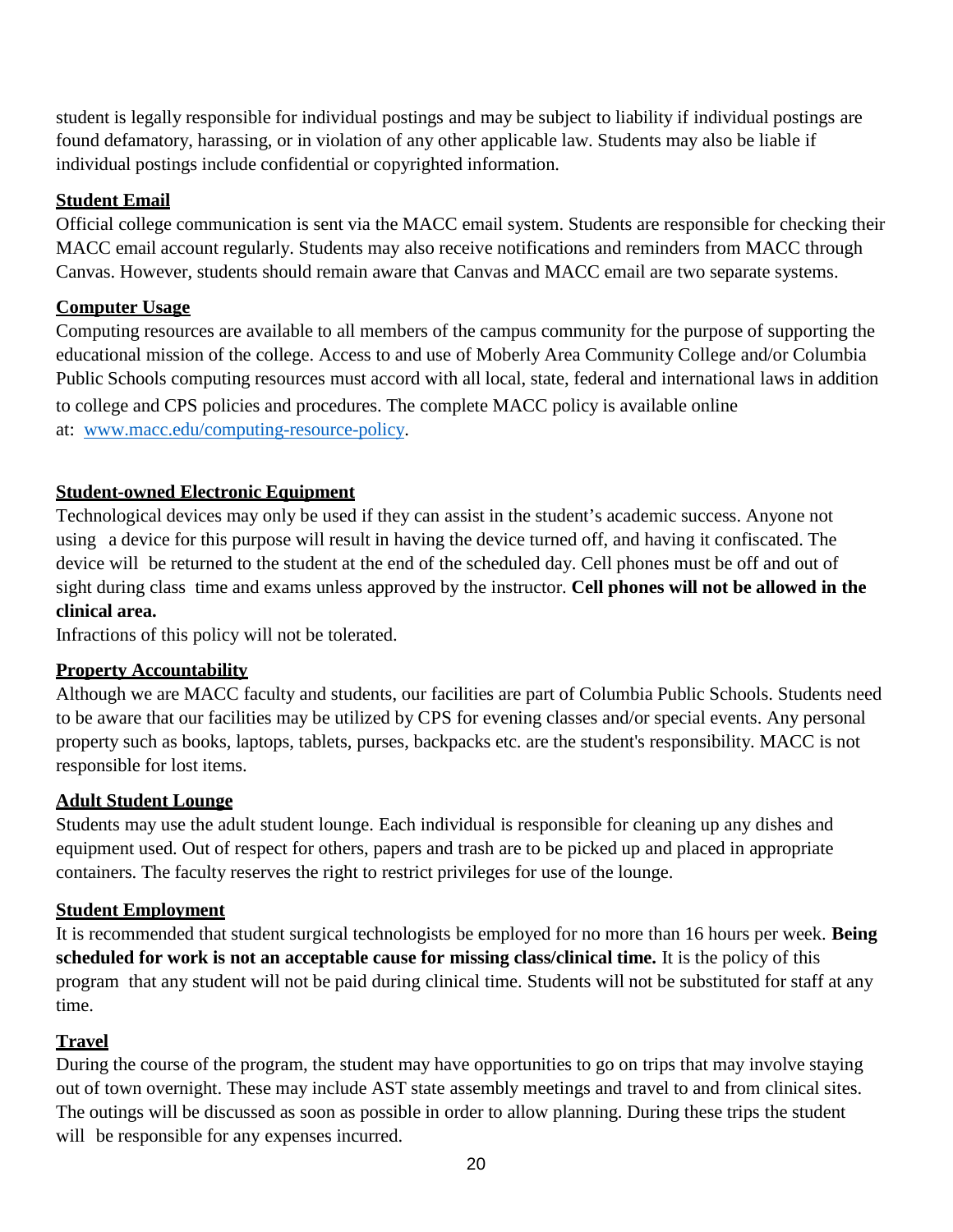# **Professional Organizations**

Students will join and participate in the Association of Surgical Technologists. There will be potential for attendance at conferences. Students will be responsible for transportation to and from said conferences and costs incurred.

### **Transportation and Parking**

Students need to provide their own transportation to and from school. The Columbia Area Career Center Main Campus is on a city bus route. Students will receive a parking permit on the first day of class and must park in designated areas. Automobiles parked in non-designated areas may receive a parking ticket (issued by the City of Columbia) and/or be towed at owner expense. It is illegal to park in areas marked for use by persons with disabilities without the proper state-issued parking permit displayed. Students who drive carelessly or who violate parking regulations may be subject to disciplinary action.

Students in the surgical technology program are responsible for transportation to and from all clinical sites. Students will park in designated areas only. Failure to park in designated areas will result in possible facility towing of vehicles. Students are responsible for the parking fee that is charged at some clinical sites.

# **Medical Care**

It is required that all Surgical Technology students carry health insurance. The school and/or clinical facilities assume no responsibility for expenses associated with emergency or routine health care of students. Students must expect to pay for all health care services received. Some affiliating hospitals may provide emergency care when a student is hurt or becomes ill while assigned to the hospital's clinical facility, but the student will be charged for services received. Should a medical emergency arise, the college will call upon external resources and any cost will be borne by the student.

# **Pregnancy**

A student who becomes pregnant at any time during the program should declare the fact to the program director as soon as possible. During the course of clinical rotations, students may come in contact with procedures that require radiation. Other types of exposure such as cement fumes and anesthesia gases may interfere with pregnancy. It is critical that any students who are trying to become pregnant or who are currently pregnant tell the program director immediately. Once declared, the program director will counsel the student and then present options regarding the best options for program completion.

#### **Communicable/Infectious Diseases**

The surgical technologist participates in various procedures therefore, it is imperative that techniques be observed to prevent the spread of any infectious disease process from patient to patient, patient to student, or student to patient. "Standard Precautions" must always be adhered to when providing patient care. Additionally, specific policies outlined during orientation at clinical affiliates must be followed. Students must report communicable illnesses/infections to the Program Director. The student must provide recommended time restrictions from school outlined by his/her physician. Medical clearance is mandatory before returning to school. An illness requiring an extended absence and preventing the completion of course work may inhibit the student from meeting all requirements for completion of the program.

#### **Sharps and Biohazard Policy**

It is the policy of the MACC surgical technology program that all students who sustain a sharp (needle stick,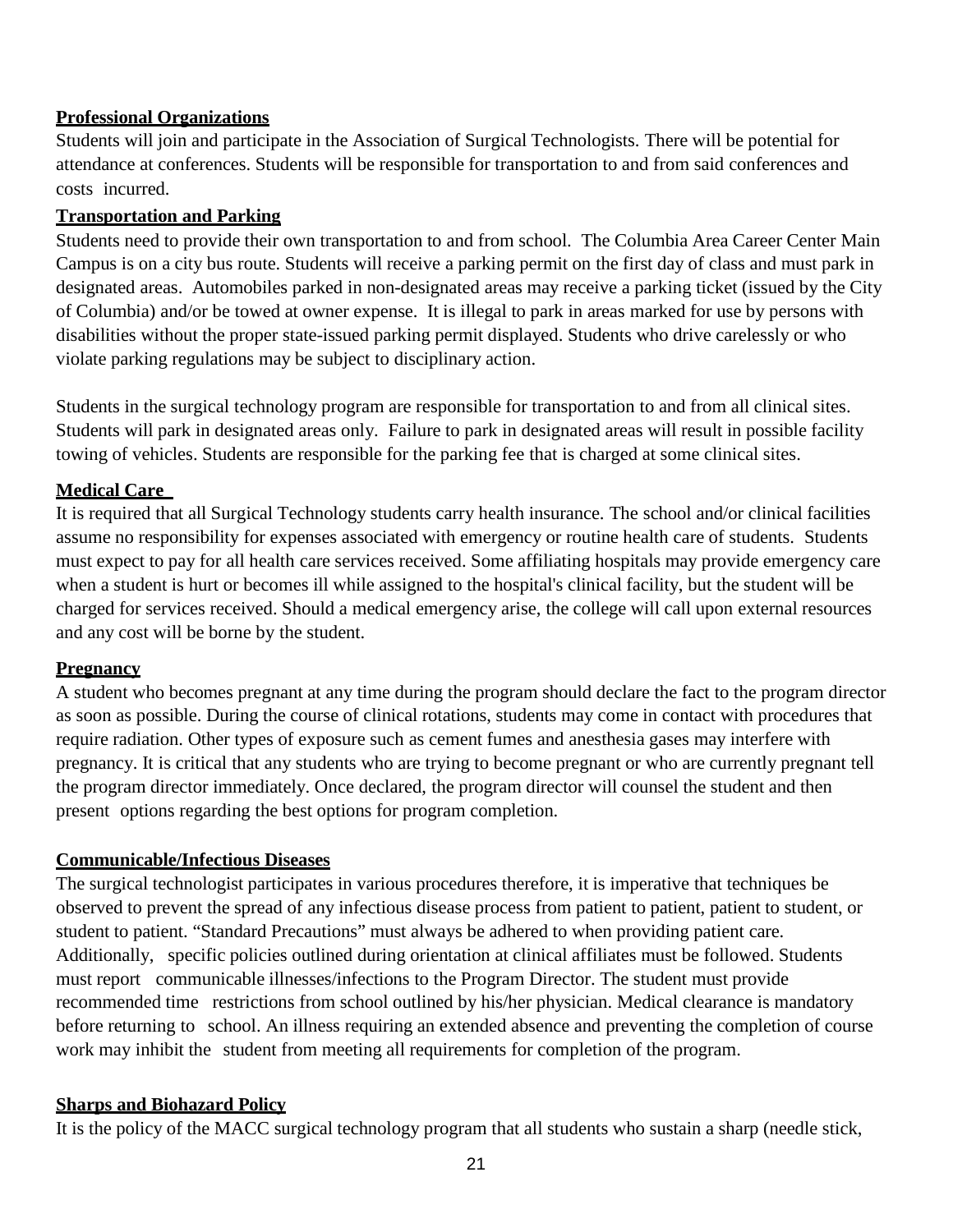glass, blade, etc.) or other exposure to blood or bodily fluids while engaged in a college sponsored education program should receive prompt medical attention, including counseling, prophylactic drug treatment, and baseline and follow up laboratory values, as necessary. In accordance with this policy, students who have been exposed to blood and/or body fluids must follow the following procedures. Please keep in mind that drug prophylaxis is time sensitive (2-24 hours), and patients leave the hospital quickly, therefore the student must immediately seek help from the appropriate supervising personnel.

Immediately after exposure first aid steps should be taken.

- 1. Announce to your preceptor that you have had a sharps injury/exposure.
- 2. Remove the item that punctured your skin from the sterile field.
- 3. Break scrub.
- 4. Clean the wound with soap and water.
- 5. If a splash exposure, flush mucous membranes with water or saline.
- 6. Contact your instructor

It is recommended that appropriate medical follow-up be obtained. Students who incurred a sharp puncture or exposure will follow clinical sites policy to gain appropriate counseling and testing. Testing of the source patient's blood will be done according to the facility's policy. The student is NOT to ask the source patient for permission for blood testing. The student will be counseled and advised regarding the post-exposure prophylaxis, if necessary. Baseline blood tests will be administered on the student. Retesting occurs at 6 weeks, 3 months, and 6 months after exposure (or as indicated by facility policy). All procedures, testing, and results will remain confidential. The clinical instructor should be notified as soon as possible after the incident. The instructor will initiate the incident/injury report and evaluate the circumstances of the incident.

# **Satisfactory Academic Progress**

Moberly Area Community College students receiving federal financial aid are required to meet Satisfactory Academic Progress (SAP) standards, according to federal and state laws and regulations. Being eligible to enroll in classes does not mean the student has an eligible SAP status for financial aid. The review of a student's SAP status is based on the entire academic record, even if the student did not receive financial aid for previous semesters of enrollment. This includes all transfer credit hours being accepted by the college and developmental courses taken at MACC. The SAP status is monitored after each semester.

After each semester has ended and grades are posted, a student's SAP status will be reviewed. A student who received federal aid in that semester will be sent a notice to his/her MACC- issued email account from the MACC Financial Aid Office if he or she did not meet the SAP requirements. Financial aid awards for subsequent semesters will be adjusted accordingly. For more information contact the financial aid office 660- 263-4100, ext. 11301 or go to <https://www.macc.edu/satisfactory-academic-progress>

# **Requirements for Official Withdrawal From Classes**

A student is expected to complete the official withdrawal procedures in the event he or he wishes to drop a class. Failing to attend a class or calling the college does not constitute an official withdrawal. Health sciences students must go to their advisor or program director to withdraw from program courses.

# **Probation**

Probation is the status given to a student during which time deficiencies must be removed or corrected.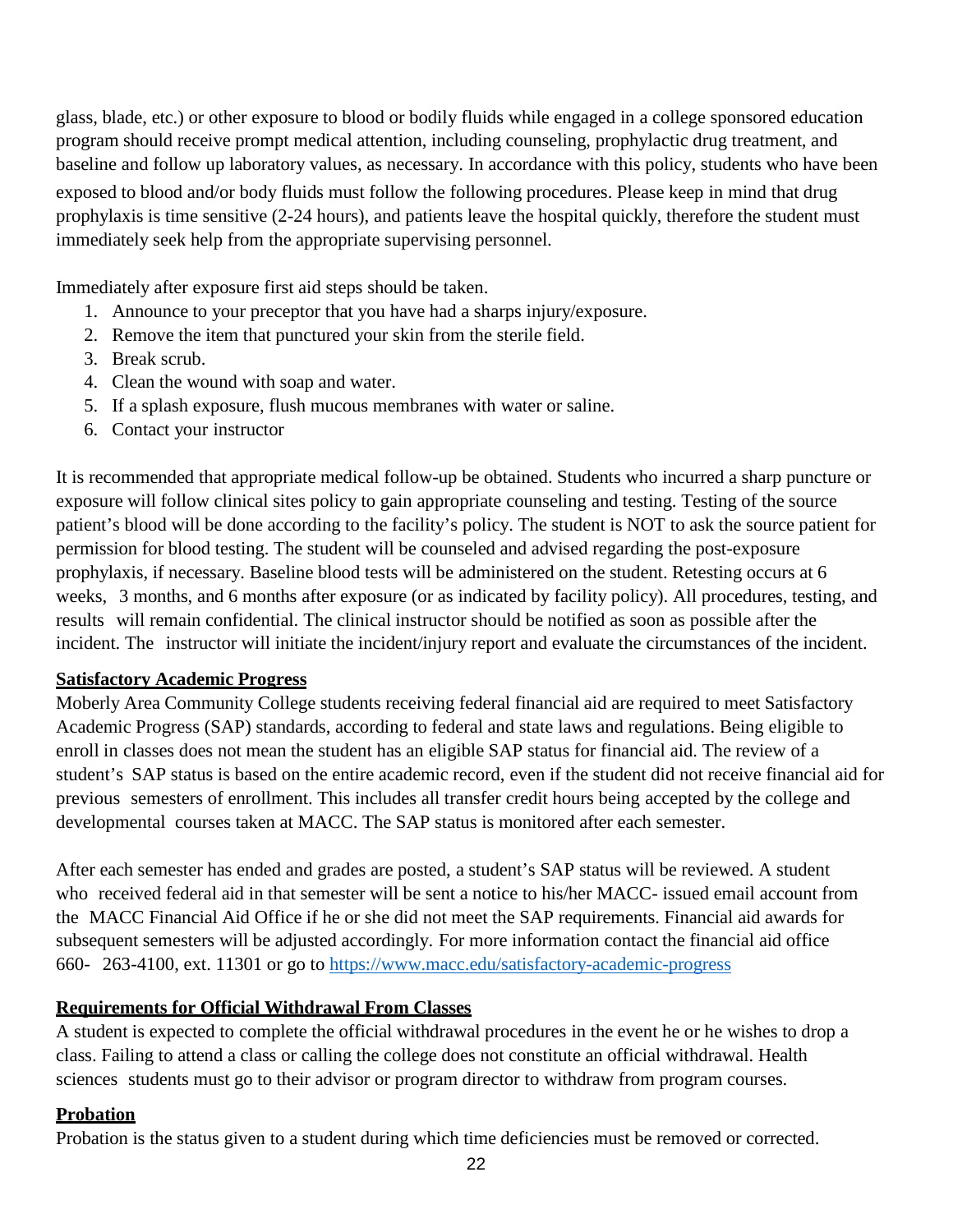Probation is warranted by, but not limited to the following:

- 1. Clinical action which may be dangerous to client welfare.
- 2. Non-professional conduct -- includes but is not limited to the following:
	- a. Inappropriate verbal and/or nonverbal behavior to clients, staff, peers, or faculty.
	- b. Failure to maintain patient confidentiality.
	- c. Failure to stay within the boundaries of clinical practice for a student surgical technologist.
	- d. Dishonesty, prevarication, or falsifying information related to any aspect of the surgical technology program.
	- e. Disruptive classroom behavior that inhibits the learning process.
	- f. Violation of written or oral instructions.
	- g. Continued negligence or lack of responsibility.
	- h. Absenteeism and tardiness.
	- i. Academic Dishonesty for first offense; however, grievous incidents could result in additional sanctions.

Recommendation for probation will be made by the faculty and director, to the Dean of Health Sciences. If a student fails to show immediate and sustained improvement, dismissal from the program will follow.

# **Dismissal**

Failure (D or F) or W (withdraw) in a surgical technology course is an automatic academic dismissal from the program. Students receiving a grade of less than "C" in a surgical technology course may, if readmission is approved, repeat that course one time. Students who receive a grade of "D" or "F"' in two (2) surgical technology courses or in the same surgical technology course two (2) times will be academically dismissed from the program without consideration for readmission. If a student drops/fails a course that is a prerequisite for the next surgical technology course in the program's sequence, the student will be dropped from the program and must reapply for readmission.

Other reasons for dismissal include but are not limited to the following:

- 1. Unprofessional conduct or any act derogatory to the morals or standing of those engaged in the care of patients.
- 2. Negligent act or irresponsibility which may result in serious or potentially serious harm to the patient.
- 3. Inappropriate use of and/or possession of drugs or alcohol.
- 4. Conviction of felony or crime.
- 5. Guilty of fraud, deceit, misrepresentation or omission of information that could affect the application process in gaining admission into the surgical technology program.
- 6. Breach of confidentiality of patient information.
- 7. Academic dishonesty.
- 8. Any of the probationary items on which a student does not show immediate and sustained improvement.

Students who have been dismissed for the above stated reasons (1-8) will be dismissed from the surgical technology program without consideration for readmission. These students may also be disqualified from admission into other health sciences programs with MACC. Recommendation for dismissal will be made to the Director and Dean of Health Sciences by the surgical technology faculty and director. The recommendation will be taken to the President's Administrative Council for action. The student may appeal an action under the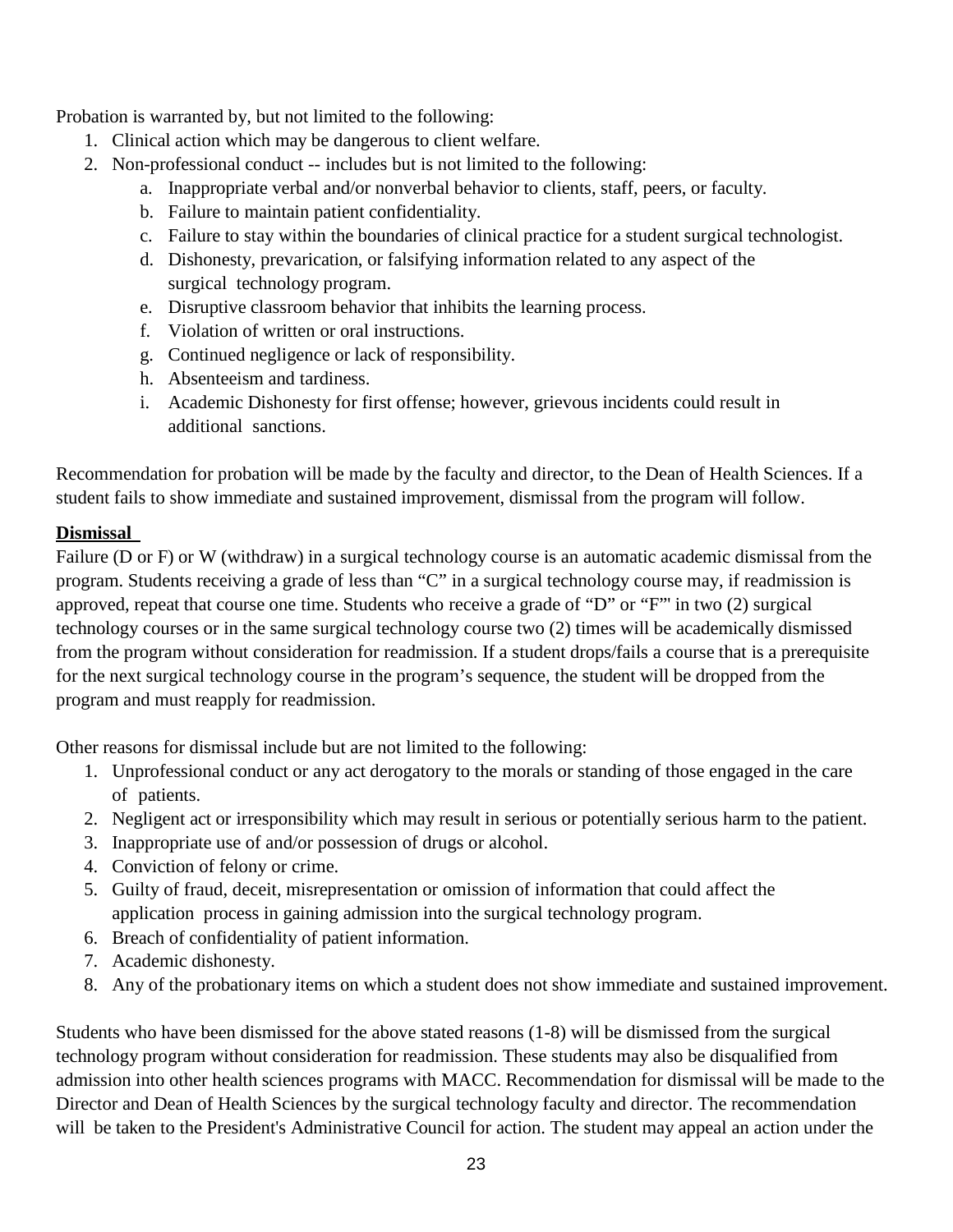due process of the institution.

### **Readmission**

Students who drop or are dismissed from the surgical technology program because of a failure in a surgical technology course must submit a written request for readmission to the Dean of Health Sciences. The request will be evaluated by the Dean based on the recommendations from the faculty and probability of success. Students who fail or drop from the Introduction to Surgical Technology course will follow the general admission process (through the Admissions Committee). One of the three references must be from a faculty member.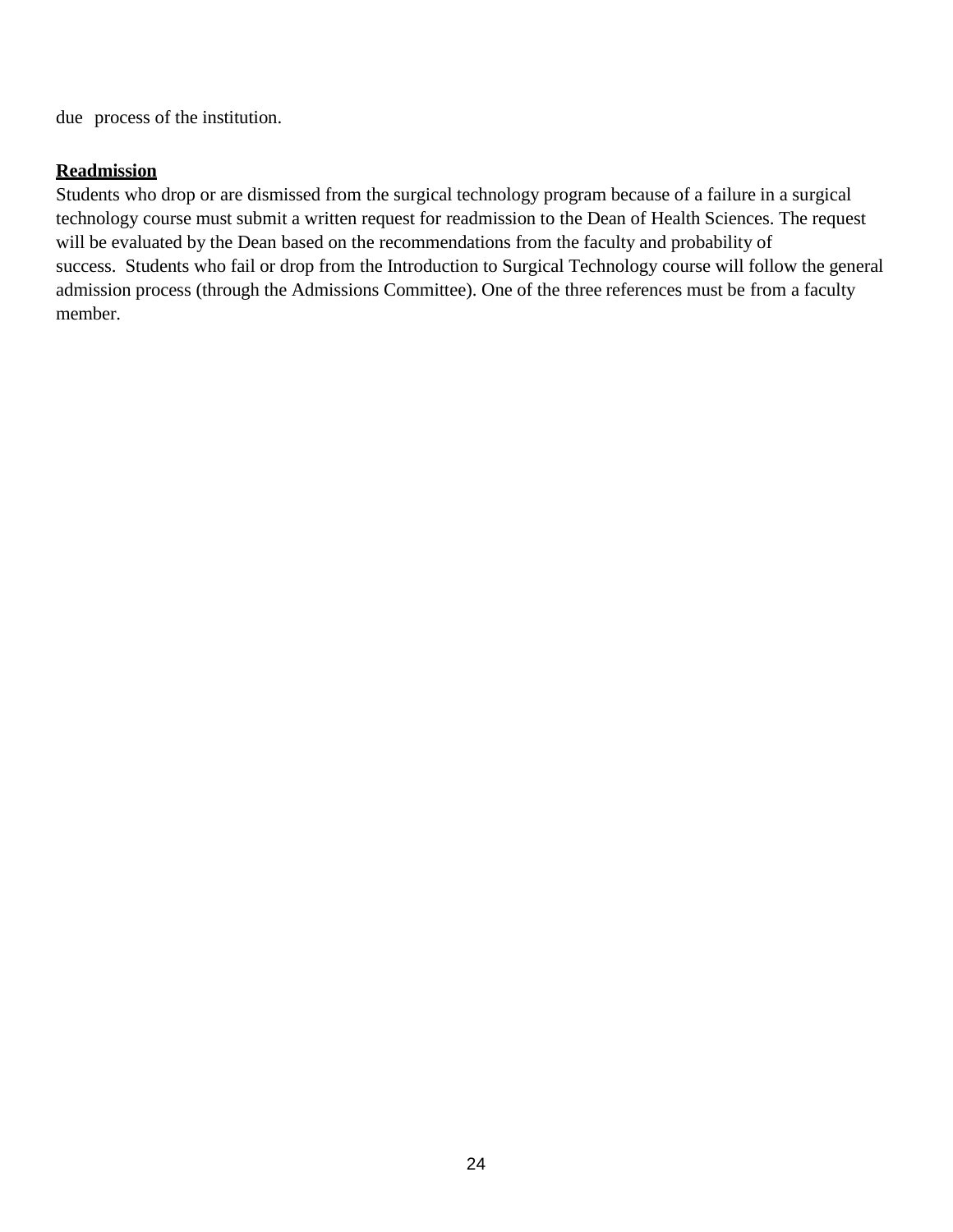# **APPENDIX A: RECOMMENDATION FOR PREVENTION OF HIV TRANSMISSION; HEPATITIS B; AND OTHER BLOOD BORNE PATHOGENS**

All Health Sciences students will utilize the following policies regarding exposure to blood borne pathogens in conjunction with the policies of the individual clinical agencies regarding blood borne pathogens.

- 1. Universal standard precautions shall be observed to prevent contact with blood or other potentially infectious materials (including the following body fluids: semen, vaginal secretions, cerebrospinal fluid, synovial fluid, pleural fluid, pericardial fluid, peritoneal fluid, amniotic fluid, saliva, and any body fluid that is visibly contaminated with blood, and in all situations where it is difficult or impossible to differentiate between body fluids; and any unfixed tissue or organ from a human (living or dead) by all students' in both laboratory and clinical settings. Consider all (patient's) blood and body fluids to be contaminated.
- 2. Use extreme caution when handling needles, scalpels, and other sharp instruments (sharps) during procedures and when handling them after procedures are completed. Dispose of sharps in an approved puncture-proof container that is located as close as practical to the work area. Recapping, bending, breaking and shearing of needles/sharps is strictly prohibited in clinical settings and college laboratories.
- 3. Broken glassware which may be contaminated shall not be picked up by hand. It shall be cleaned up using mechanical means, i.e. dustpan and brush or tongs.
- 4. Always wash hands before and after (patient) contact and if contaminated with blood or body fluids. Wash hand after glove removal. Gloves do not replace hand washing techniques.
- 5. Students must utilize all personal protective equipment such as, but not limited to, gloves, gowns, laboratory coats, face shields or masks and eye protection, and mouthpieces, resuscitation bags, pocket masks and other ventilation devices. All protective equipment shall be removed prior to leaving the work area, and placed in the appropriately designed area or container for storage, washing, decontamination or disposal.
- 6. Wear gloves when handling or touching blood, body fluids, body tissue, mucous membranes, non-intact skin, or contaminated equipment and supplies. Wear gloves when performing venipuncture and other blood access treatments or procedures. Change gloves after each patient contact.
- 7. All procedures involving blood and other potentially infectious materials shall be performed in such a manner as to minimize splashing, spattering, and generation of droplets of these substances.
- 8. Mouth pipetting/suctioning of blood or other potentially infectious materials is prohibited.
- 9. Eating, drinking, smoking, applying cosmetics or lip balm, and handling contact lenses are prohibited in work areas where there is reasonable likelihood of exposure to infectious material.
- 10. Individuals with open lesions (injury or wound) or dermatitis (skin rash) should keep the area covered to avoid direct contact with patients, supplies and equipment until healed.
- 11. Clean blood and body fluid spills with agency disinfectant or a 10% solution of sodium hypochlorite (household bleach).

# EXPOSURE PROCEDURE

# POTENTIAL Exposure to Blood-Borne Pathogens

- 1. Adhere to universal precautions.
- 2. Report needle sticks, splashes, and contamination by wounds or body fluids to instructors and other appropriate personnel at the clinical facility site.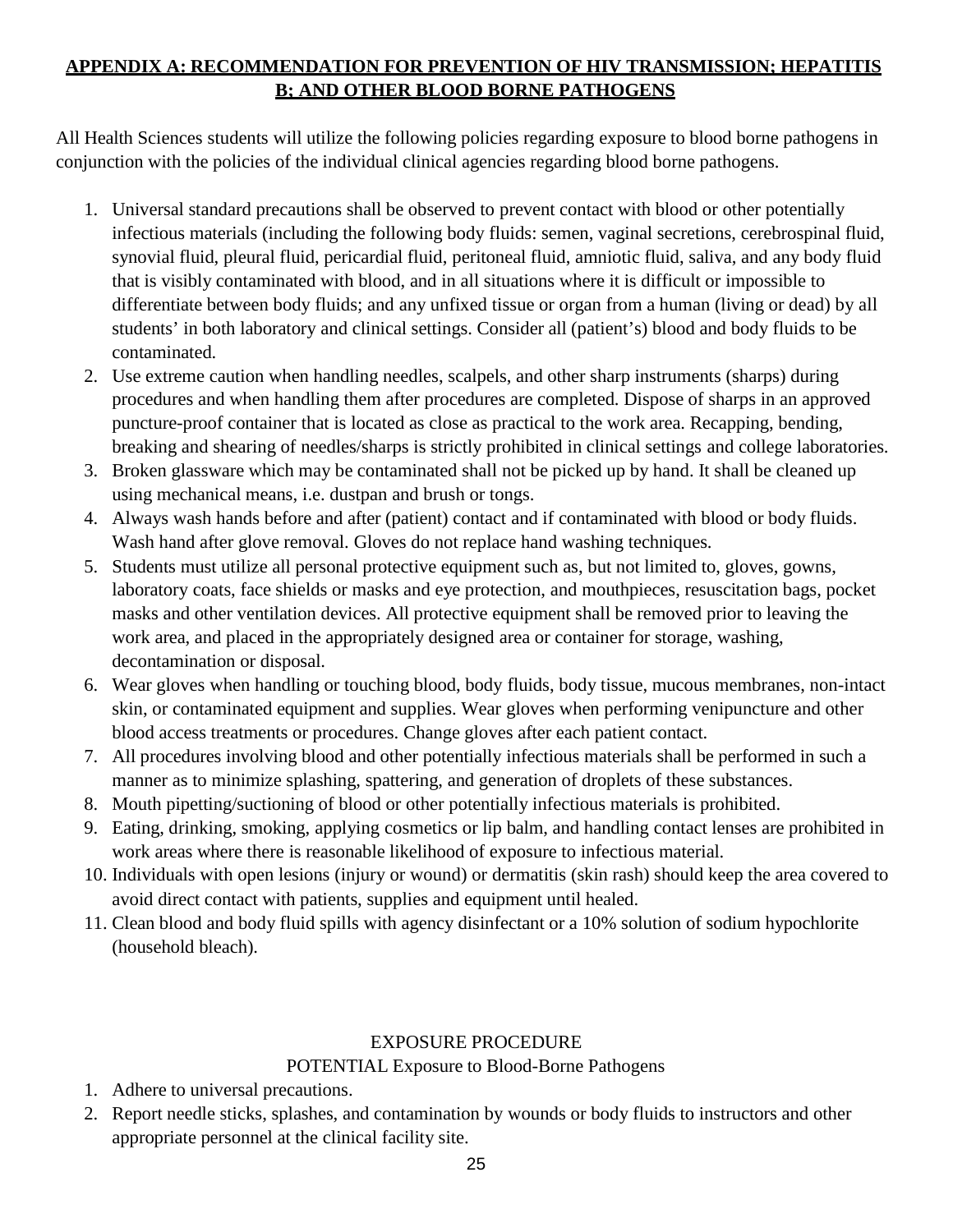- 3. Document what the incident was, how it occurred, and the resident source involved.
- 4. Area should be cleaned well with soap and water. Mucous membranes should be flushed with water. Immediate evaluation must be performed by a qualified healthcare professional.
- 5. The resident source should be tested for Hepatitis B Surface Antigen (HBsAG) and Human Immunodeficiency Virus Antibody (HIV) only after providing counseling regarding this testing and obtaining consent for such testing.
- 6. The student should be counseled regarding his/her risk of Hepatitis B and HIV and offered testing for HIV. The student shall not be tested until he/she has been counseled and has given consent for HIV testing. The recommended testing schedule for HIV testing of a student post blood exposure is as follows:
	- a. Time of the incident;
	- b. Six weeks post incident;
	- c. Twelve weeks post incident;
	- d. Six months' post incident.

# **\*Recognize that all costs for the testing will be borne by the student.**

- 7. If the If the source resident (patient) is positive for HBsAG, the student should be treated in the following manner:
	- a. If the student has received the Hepatitis B vaccine series, he/she should be tested for Hepatitis B Surface Antibody (HBsAG). If adequate levels are in the blood, no further treatment is needed. If inadequate levels are in the blood, the student should receive another dose of the vaccine and one dose of HBIG.
	- b. If the student has not received the Hepatitis B vaccine, the series should be started at this time and one dose of HBIG given also.

\*Note: HBIG should be given within seven days to be effective.

- 8. If the source resident (patient) is negative for HBsAG, and the worker has not been vaccinated, use this opportunity to start the vaccine series.
- 9. If the source resident refuses or is unable to give consent to be tested, the patient should be evaluated via medical history for risk factors to Hepatitis B. Based upon this history HBIG may be recommended. If the student has not received the Hepatitis B vaccine series, it should be started.
- 10. If the resident source is found to be HIV negative, no further follow up of the student is recommended.
- 11. If the resident source is found to be HIV positive, is unable to give consent, or refuses to be tested, the student should be encouraged to be tested for HIV on the previously stated schedule, and should be instructed to report any febrile illness occurring within the first twelve weeks of the incident. Symptoms of febrile illness include: fever; rash; enlarged lymph glands.
- 12. If the source of the splash or puncture wound is unknown, each case should be evaluated on an individual basis. The student should be offered HIV testing on the previously described schedule.
- 13. Careful attention should be given to record keeping regarding the incident and any testing to provide and protect the confidentiality of both the resident and student member.
- **14. Cost incurred for testing and/or immunization are the responsibility of the student.**

Reference: Guidelines for Prevention of Transmission of Human Immunodeficiency Virus and Hepatitis B Virus to Health Care and Public Safety Workers – Morbidity and Mortality Weekly Report – U.S. Department of Health and Human Services – Public Health Service – Centers for Disease Control – June 23, 1989/Vol 38/No. S6.

Reference: OSHA: Meeting the New Requirements, Quality America, 1992.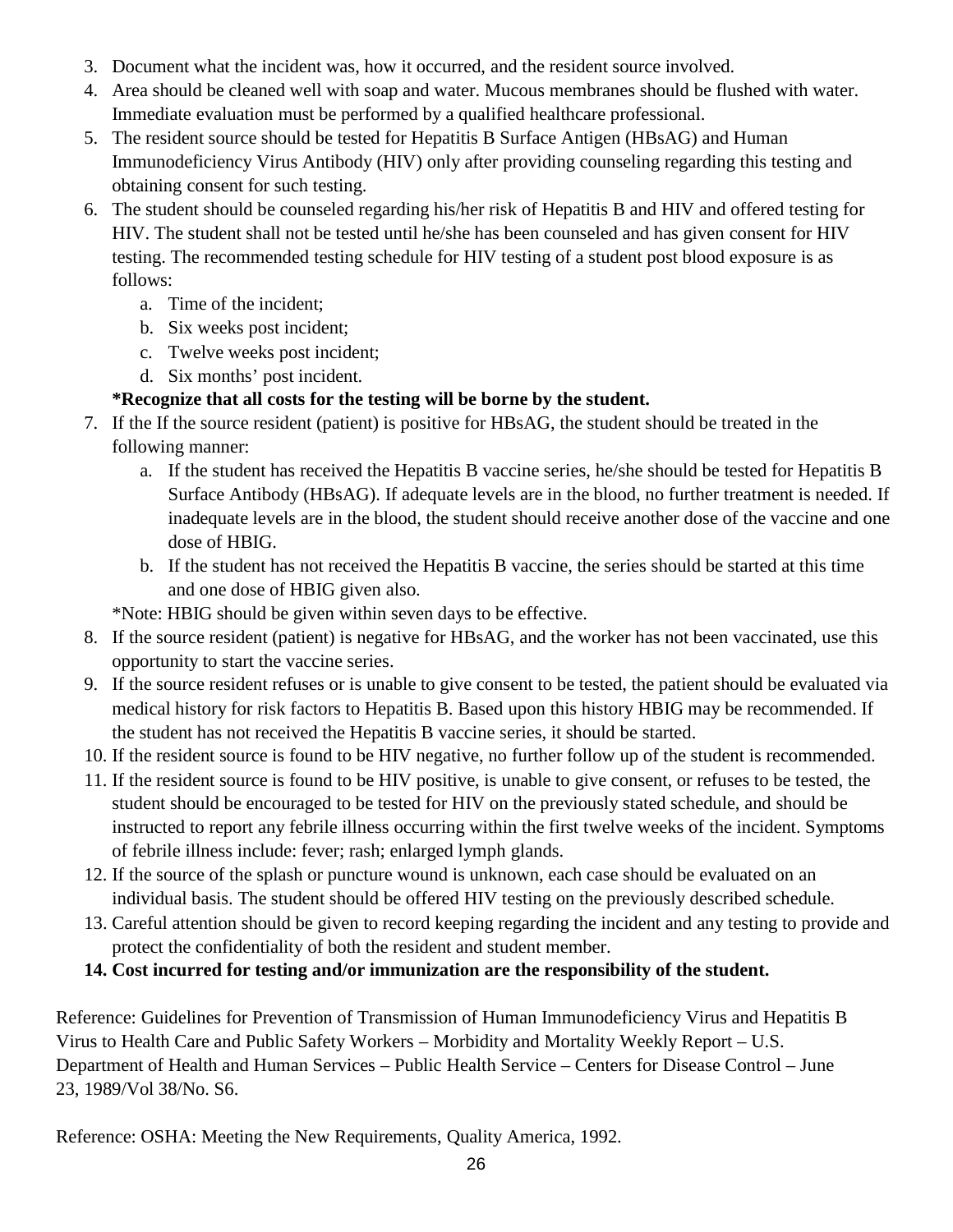# HEPATITIS B VACCINATION POLICY

In accordance with clinical facility policies and Occupational Safety and Health Administration (OSHA) regulations (Federal Register, Vol. 56, NO. 235) the following policy is set forth for all surgical technology, nursing, medical laboratory, and emergency medical service students:

All students' in MACC's above listed health occupation programs are technically considered to be included in "high risk" categories of occupational exposure to blood borne pathogens by OSHA. OSHA defines "high risk" as having a minimum of one exposure to blood/blood pathogens per month and strongly recommends that all healthcare workers in high risk categories be vaccinated against Hepatitis B. Although OSHA regulations address healthcare employers and workers, they do not include students in any part of the directive.

Prior to clinical rotations, students and faculty will have received either all three doses of "Hepatitis B" vaccine or begin the series.

Student Signature Date

# **MOBERLY AREA COMMUNITY COLLEGE BLOODBORNE PATHOGEN STATEMENT**

I have received information and recommendations for prevention of HIV (AIDS Virus); Hepatitis B; and other blood borne pathogen transmission.

Student Signature

Date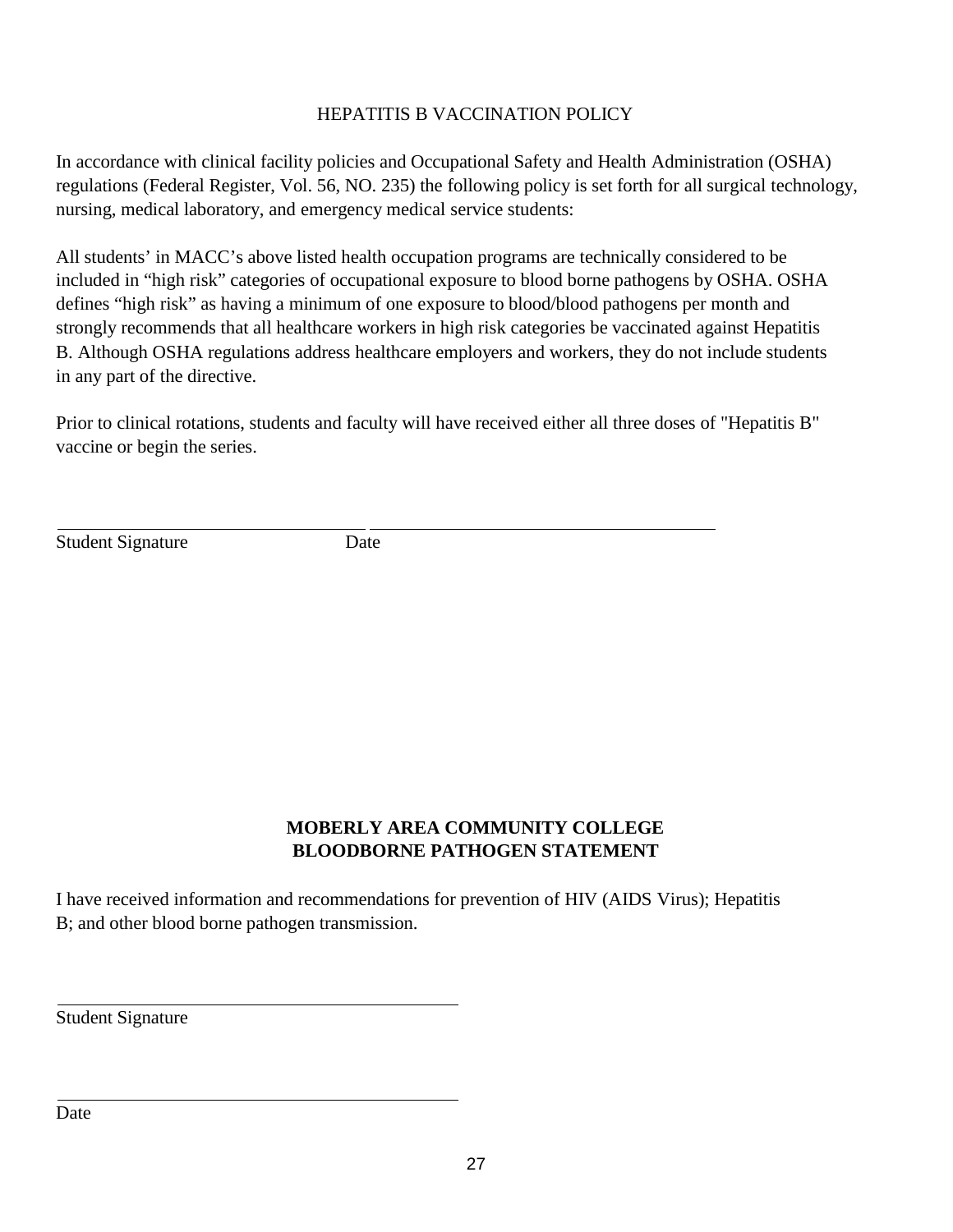# **Appendix B: CONFIDENTIALITY STATEMENT**

I have a responsibility to protect patient data. I understand that any information of data compiled for educational studies may not include or reflect patient identity, or any information that could identify the patient. I must hold in strict confidence all patient information obtained while enrolled as a student surgical technologist in the Surgical Technology Program at Moberly Area Community College.

I further understand that HIPAA (Health Insurance Portability and Accountability Act) federal legislation governs the confidentiality of healthcare practitioners, and surgical technology students who are expected to comply with these rules. Failure to comply and/or wrongful disclosure of information may subject the individual to civil and criminal penalties as prescribed by law, including fines up to \$1.5 million and imprisonment. Any breach in confidentiality may result in dismissal from the program.

Date Student Signature

# **APPENDIX C: STATEMENT OF STUDENT UNDERSTANDING**

I, have received, read, and understand the Moberly Area Community College Surgical Technology Program Student Handbook. I have had an opportunity to ask questions and seek clarification as of the date indicated below.

Date Student Signature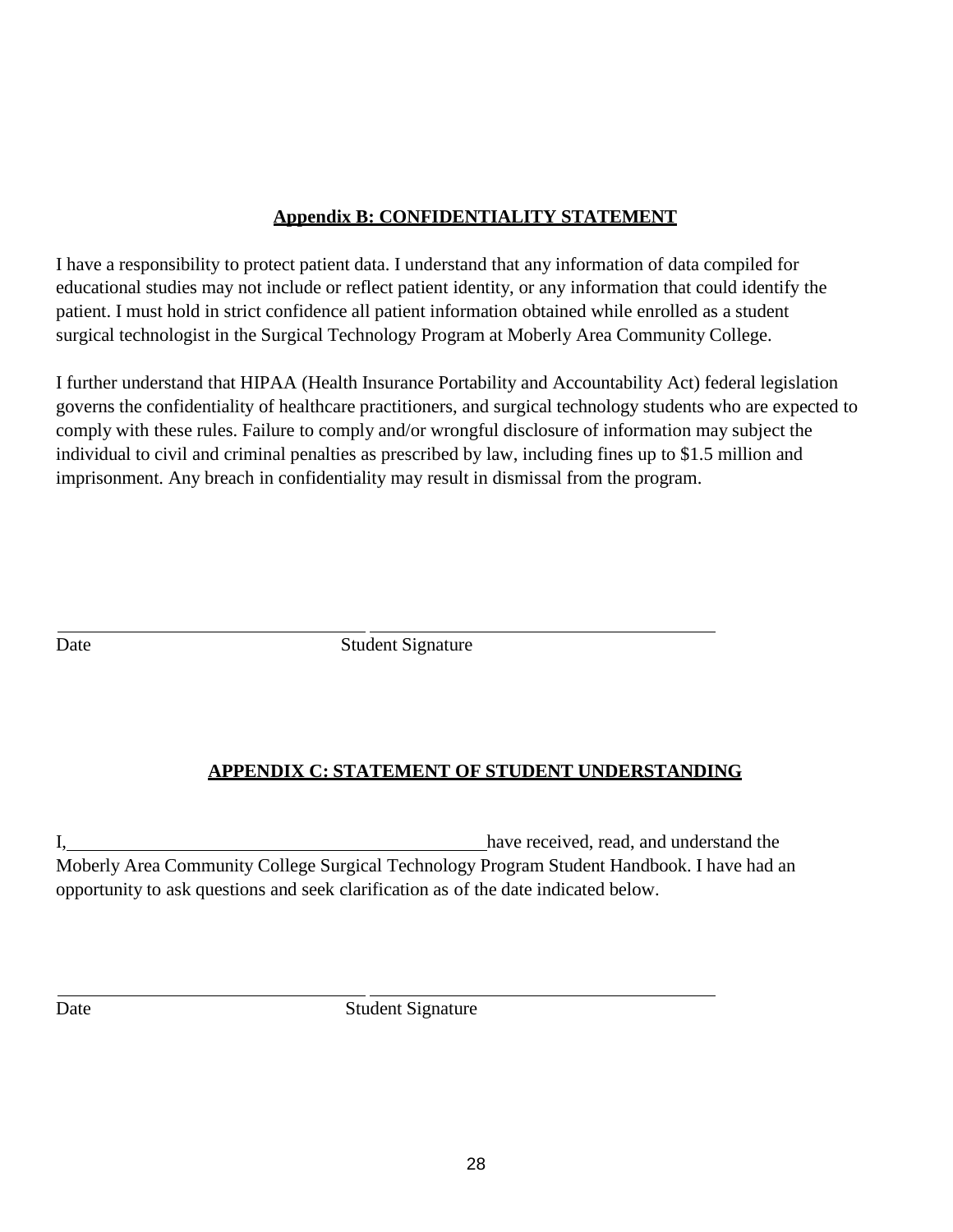# **APPENDIX D: STUDENT INSURANCE AGREEMENT**

I, 1. **I**  $\frac{1}{2}$  , understand that professional liability insurance for student surgical technologists is provided for me through the College's general insurance policy maintained with the

Missouri United School Insurance Council and have received a description of that coverage.

The insurance is provided to me at no charge and is limited to coverage as specified in the M.U.S.I.C. insurance policy. The coverage does not preclude me from obtaining additional coverage that I may desire.

Date Student Signature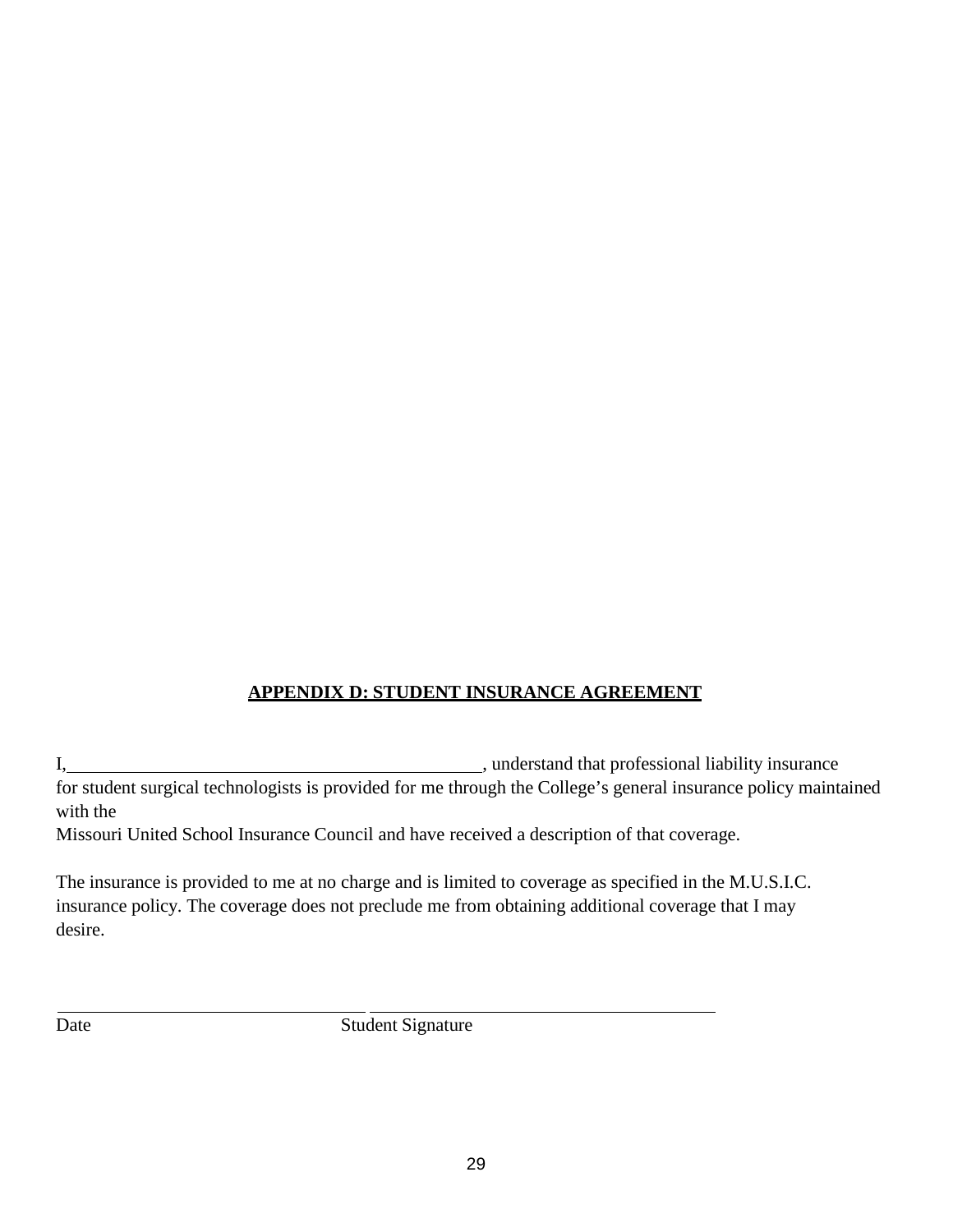# **APPENDIX E: SIMULATION LABORATORY CONFIDENTIALITY AGREEMENT**

As a surgical technology student at Moberly Area Community College, I will be participating in clinical laboratory simulations. I understand the content of these simulations needs to be kept confidential to uphold the integrity of the learning experience for myself and fellow students in all surgical technology programs.

I agree to maintain the following guidelines:

- 1. I accept that simulation is part of my clinical learning experience.
- 2. The simulation lab is considered a safe place to apply what I have learned in the classroom to a simulated patient situation. I will practice skills such as professionalism, communication, delegation, teamwork, and critical thinking in this environment.
- 3. I will treat the manikins and equipment in the simulation lab with the utmost respect and professionalism. The simulators should be treated as if they are live patients.
- 4. I will maintain a strict patient and peer confidentiality. This includes the scenario, my fellow students' performance, and debriefing discussion.
- 5. Inappropriate disclosure or discussion of the simulation experience will be considered academic dishonesty and will result in disciplinary action according to the academic dishonesty policy in the MACC student handbook.
- 6. I agree to report any violations of confidentiality to an instructor or lab coordinator.
- 7. I acknowledge that photographs and/or video may be taken during my simulations. These may be used in debriefing and/or for other MACC purposes.

I understand the above statements and have had all the questions regarding this agreement answered satisfactorily. This agreement is valid during the duration of my student career at Moberly Area Community College.

Student Signature:

Student Printed Name:

Date: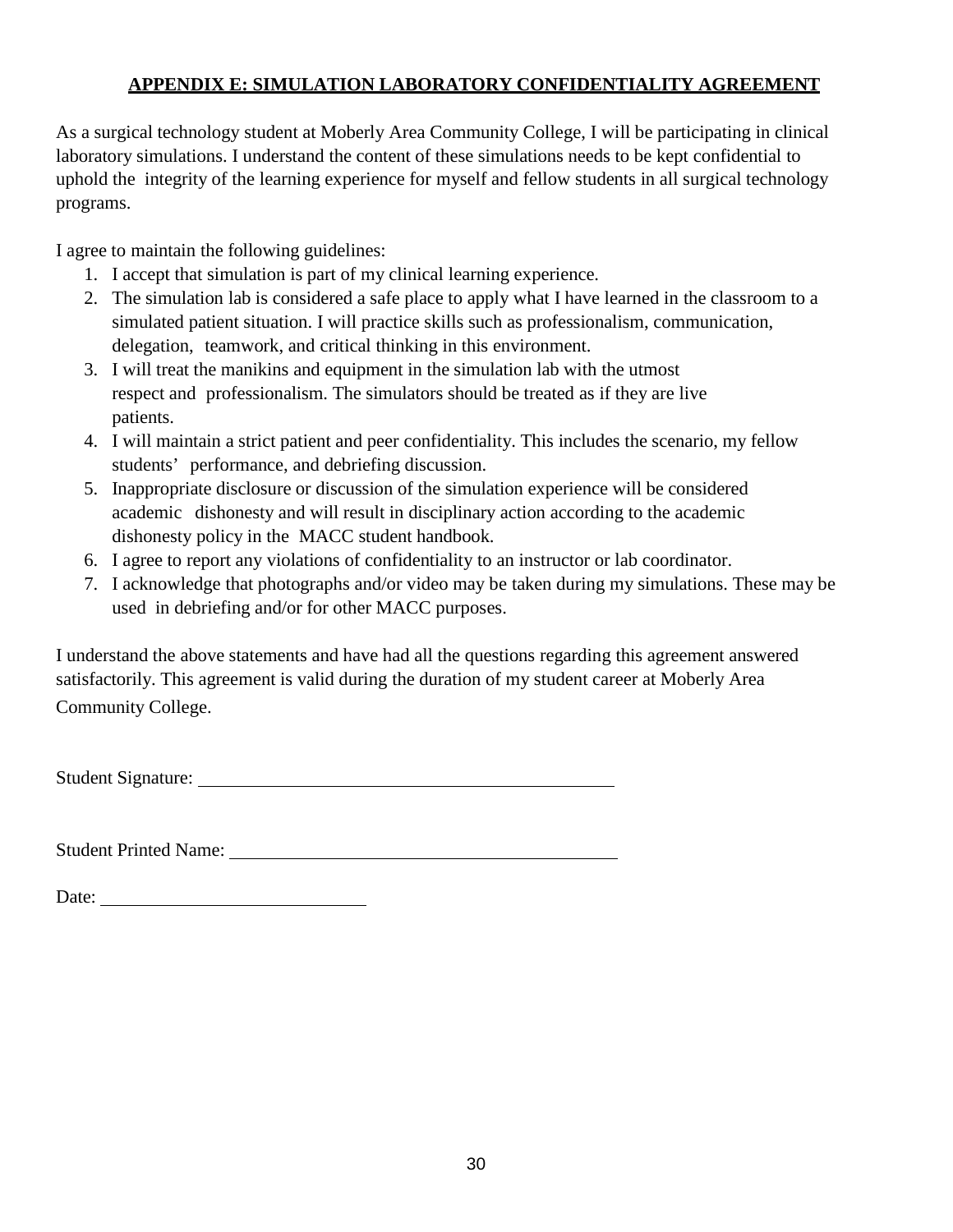# **APPENDIX F: RELEASE OF INFORMATION FORM**

|                                                       | State: <u>Zip Code:</u> |                              |
|-------------------------------------------------------|-------------------------|------------------------------|
| Social Security Number: Date of Birth: Date of Birth: |                         |                              |
| Place of Birth:                                       | Sex: Male: Female       | $\text{Race}\_\_\_\_\_\_\_\$ |

I authorize Moberly Area Community College to request and obtain a copy of my criminal background as provided in Section 610.120 RSMo and make an inquiry to the Department of Social Services regarding the "Employee Disqualification List" as provided in Section 660.315. I also authorize Moberly Area Community College to request and obtain a copy of my drug screen results, a Division of Family Services background check regarding child abuse or neglect, a background check with the Office of Inspector General, and a Caregiver screening check regarding abuse to mental health clients. I also realize additional background screenings may be requested by the clinical sites affiliated with Moberly Area Community College. I also realize I must provide a criminal background check for each state I have lived within the past 10 years.

I further authorize Moberly Area Community College to provide the necessary documentation of all of the above stated data and self-reported information to individual clinical affiliates. This information is to verify my eligibility to participate in the clinical experience.

Signature: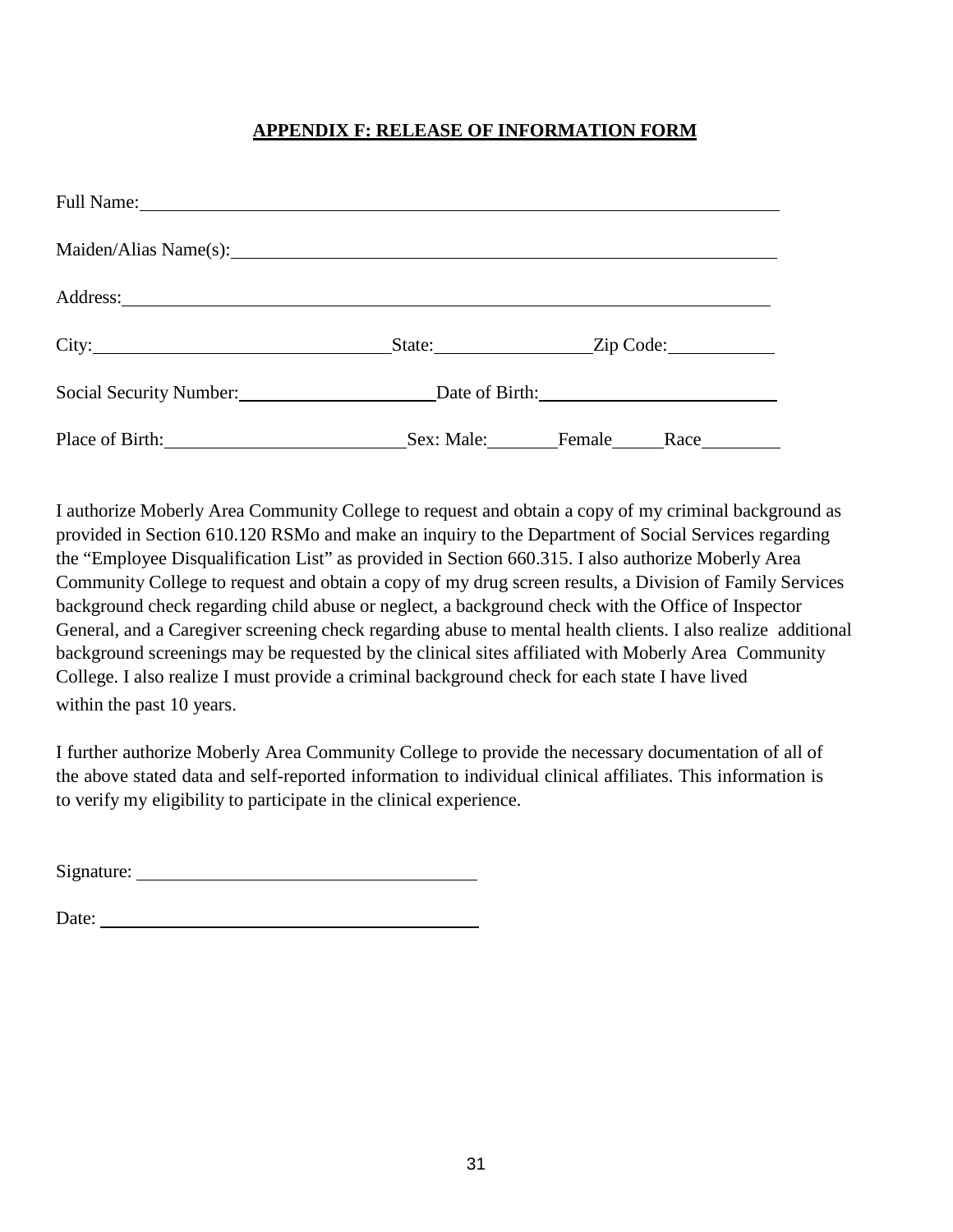# **APPENDIX G: IMAGE RELEASE FORM**

I, (please print) , give Moberly Area Community College the absolute right and permission to use my image(s) whether photo or video, in its promotional materials and publicity efforts. I understand that the image(s) may be used in a publication, print advertisement, direct-mail piece, digital media (e.g. video, CD-ROM, Internet, World Wide Web), or other form of promotion. I release the College, the photographer, their offices, employees, agents, and designees from liability for any violation of my personal or proprietary right I may have in connection with such use.

| Student ID:           |                     |  |
|-----------------------|---------------------|--|
|                       |                     |  |
|                       |                     |  |
|                       | State: <u>Zip:</u>  |  |
| Phone $\qquad \qquad$ | Date: $\frac{ }{ }$ |  |

Obscure personal identifying characteristics when possible.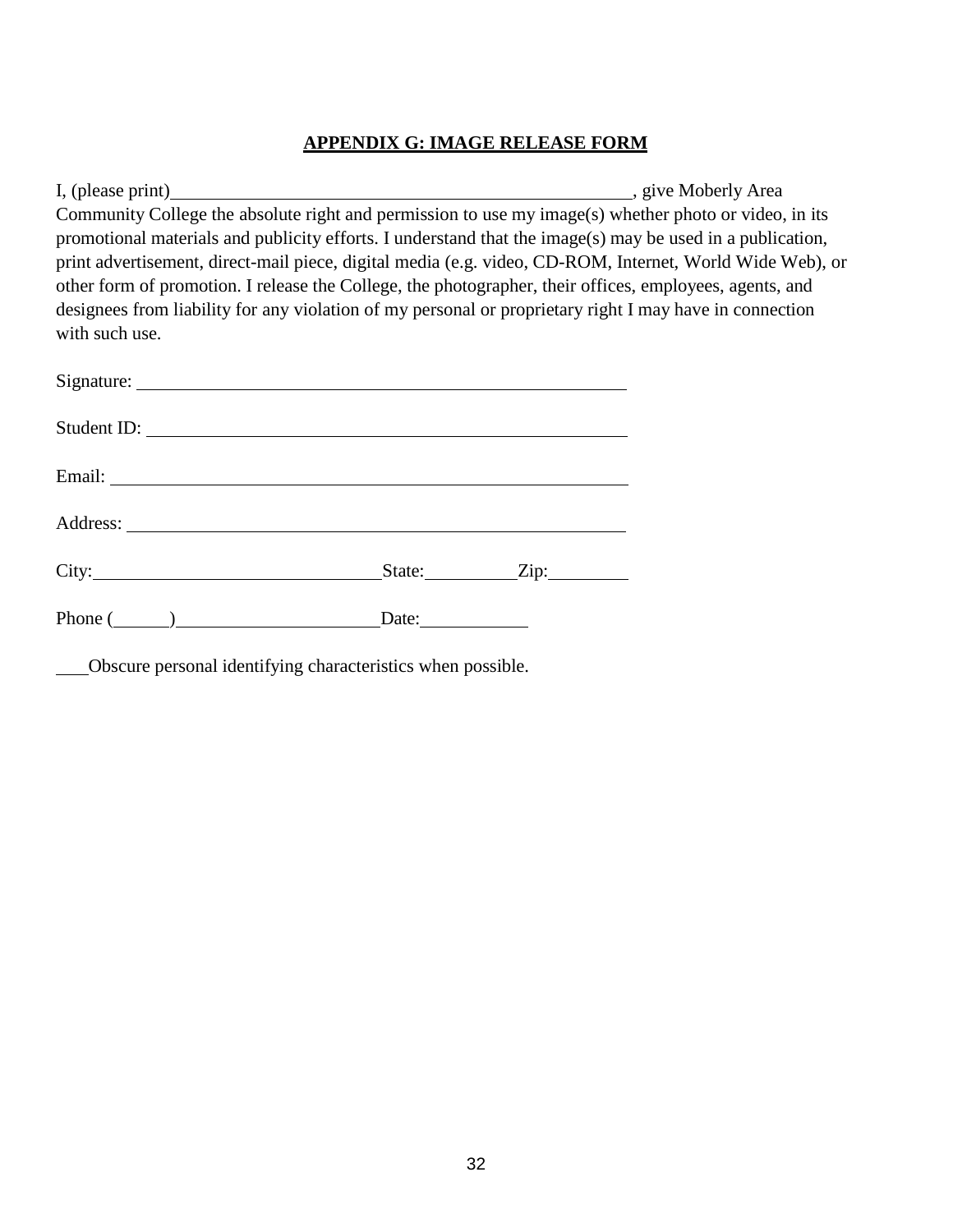# **APPENDIX H: TAPE RECORDING AGREEMENT**

I understand that, as a student enrolled in this program, I will have access to recorded lectures for use in my personal studies only. I realize that lectures recorded for this reason may not be shared with other people without the written consent of the lecturer. I also understand that recorded lectures may not be used in any way against the faculty member, other lecturers, or students whose classroom comments are taped as a part of the class activity.

I am aware that the information contained in the recorded lectures is protected under federal copyright laws. Such information may not be published or quoted without the expressed consent of the lecturer and without giving proper identification and credit to the lecturer. I agree to abide by these guidelines with regard to any lectures recorded and available to me while enrolled as a student in this program.

Signature of Student Date

 $\overline{a}$